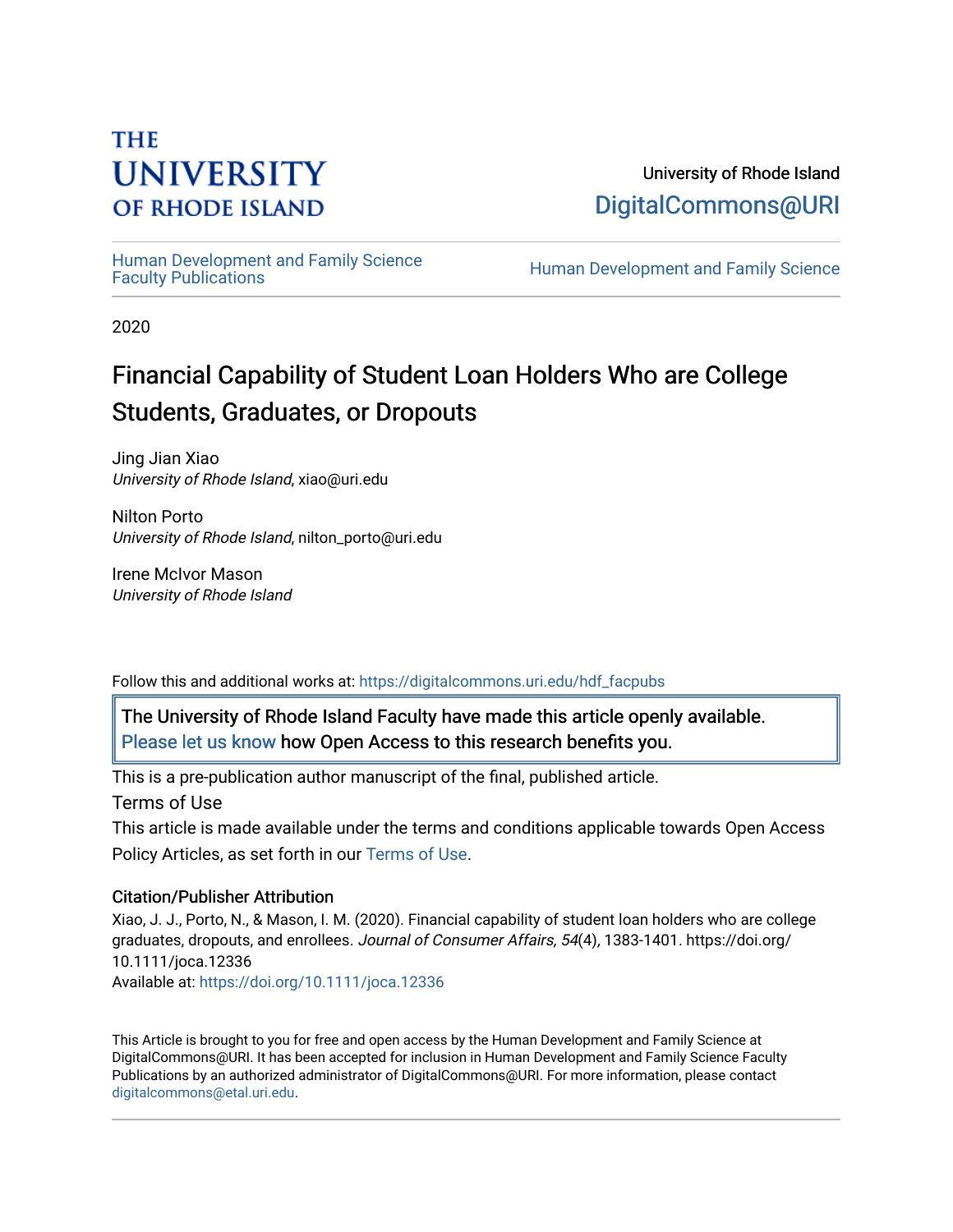#### Running Head: **Financial Capability of Student Loan Holders**

Xiao, J. J., Porto, N., & Mason, I. M. (2020). Financial capability of student loan holders who are college graduates, dropouts, and enrollees*. Journal of Consumer Affairs, 54*(4)*,* 1383-1401*.*  <https://doi.org/10.1111/joca.12336>

## **Financial Capability of Student Loan Holders Who are College Students,**

### **Graduates, or Dropouts**

#### **Abstract**

Effective consumer financial education provides relevant information to meet special needs of targeted audiences. The purpose of this study is to examine differences in financial capability among student loan holders who are college students, graduates, and dropouts. Using data from the 2015 U.S. National Financial Capability Study, the results show that student loan holders who have completed their education program have higher scores in all financial capability indicators than college students and dropouts. Further analyses show differences in specific financial knowledge items among college students, graduates, and dropouts. In addition, college graduates are more likely to perform several specific desirable financial behaviors than college students and dropouts. The findings suggest that financial educators should emphasize action taking when they provide financial education for student loan holders who are college students and dropouts.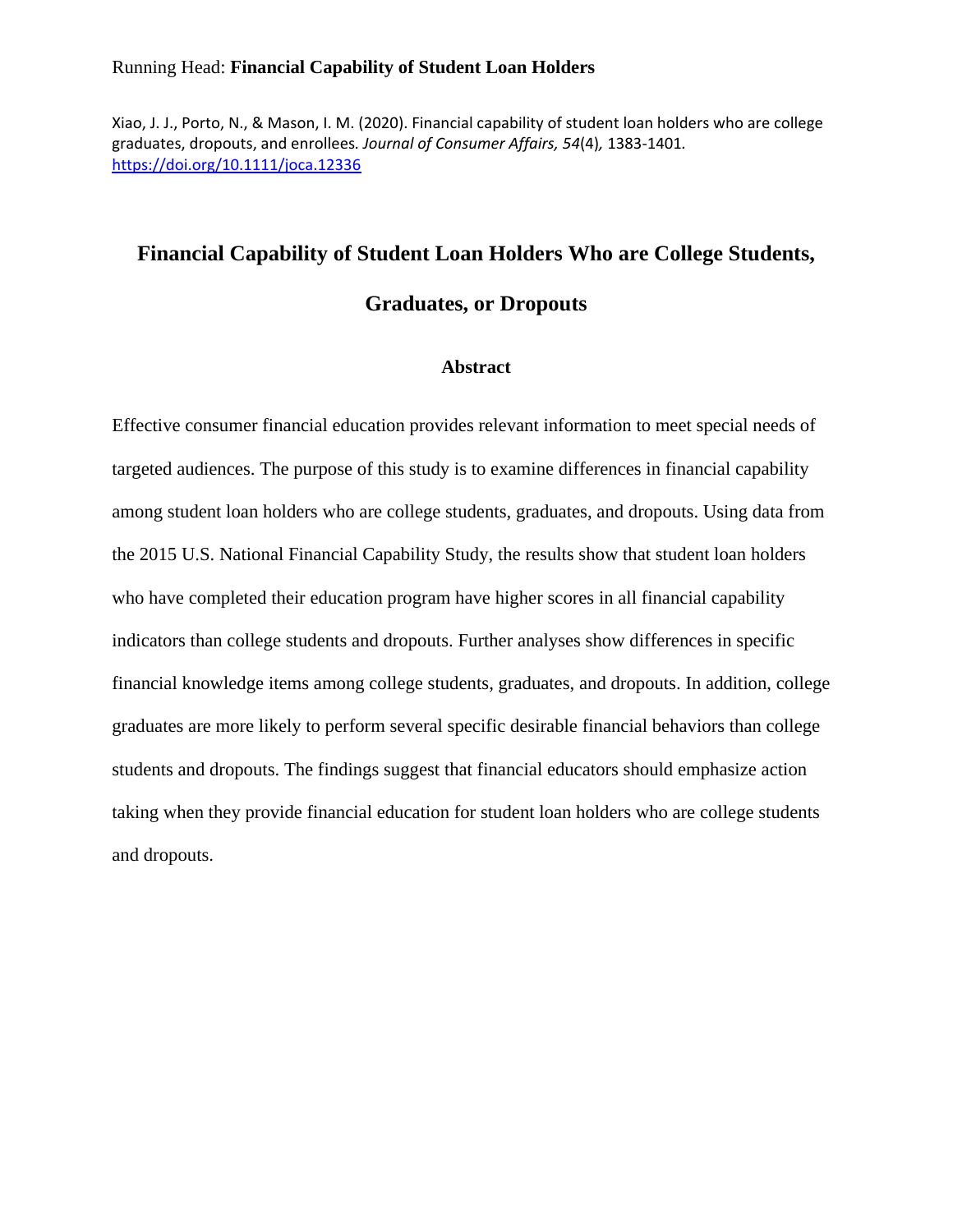#### **Introduction**

Student loan holding is a current important policy issue in the U.S.. Research shows that between 2000 and 2014, student loan debt nearly quadrupled to surpass \$1.1 trillion, the number of student loan borrowers more than doubled to reach 42 million, and default rates among recent student loan borrowers rose to the highest levels in 20 years (Looney and Yannelis 2015). According to the 2015 National Financial Capability Study (Lin et al. 2016), 26% of the U.S. population hold student loans. Many student loan holders lack knowledge about their loans. Only 35% of the loan holders knew if their loan repayment plan is income-based and 19% did not know; 53% did not estimate the monthly repayment cost of their student loans when they were offered loans. Among those who borrowed student loans to attend colleges/universities, 28% did not complete the degree/program (Lin et al. 2016). As suggested by previous research, effective financial education programs should focus on specific needs of students (Alsemgeest 2015; Bartholomae and Fox 2016). To encourage repayment of student loans after graduating or dropping out of colleges/universities, consumer educators should better inform these student loan holders through effective targeted financial education programs including online exit counseling at the time of graduation. To achieve this goal, knowledge creators and knowledge distributors should work together creatively (Hill 2019). As the first step, we have researched differences in financial capability among student loan holders with various education attainments.

The purpose of this study is to examine differences of financial capability among three types of student loan holders: college students, graduates, and dropouts. The research question is: What are differences in financial capability factors in the three groups of student loan holders? Financial capability can be broadly considered "a multi-dimensional concept that encompasses a combination of knowledge, resources, access, and habits" (Lin et al. 2016, 2). In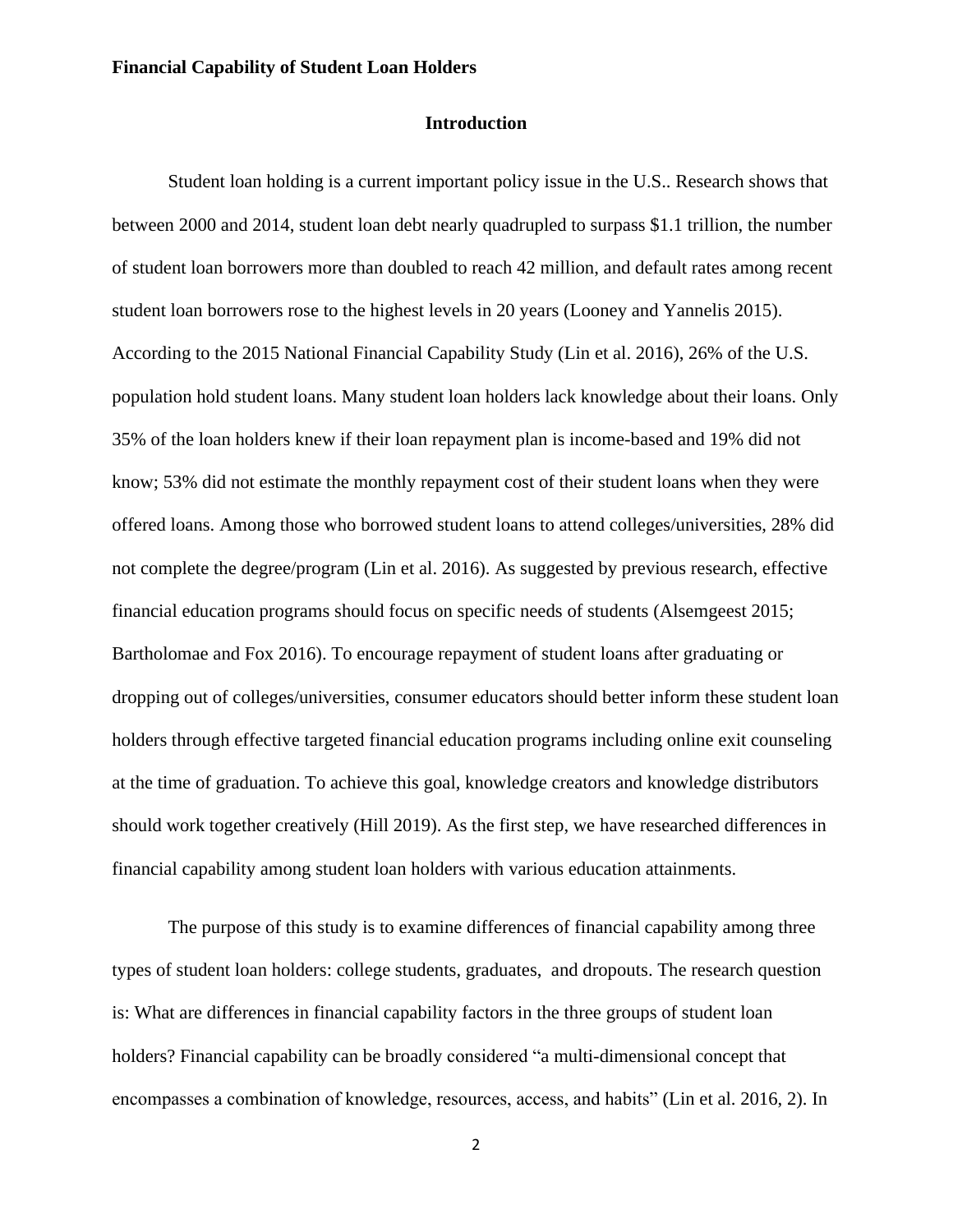this study, a narrower definition is used in which financial capability is defined as the ability to apply financial knowledge and engage in desirable financial behavior for achieving financial wellbeing (Xiao and O'Neill 2016; Xiao and Porto 2017).

Following previous research (Xiao and Porto 2017), four indicators and one index are used to measure financial capability: objective financial knowledge, subjective financial knowledge, desirable financial behavior, and perceived financial capability. The index of financial capability is a sum of Z-values of the four indicators of financial capability. The findings of this study have direct implications for consumer educators and policy makers for developing effective educational programs tailored to meet diverse needs of these student loan holders. Specifically, any differences found among the three types of student loan holders will be informative for policy makers when they make relevant policies for promoting consumer financial capability and wellbeing. Detailed analyses of group differences in terms of specific knowledge items and behaviors will inform consumer educators to tailor their education materials and approaches to address the diverse needs of three types of student loan holders with various education completion statuses.

#### **Literature Review**

Research on student loan issues has been conducted from a variety of perspectives, such as cost and benefits of student loan borrowing (Avery and Turner 2012), predictions of loan default (Flint 1997), legal debates of student loan options (Miller 2004), and disparities of student loan burdens (Houle 2014). Researchers have also studied topics such as college financing (Cigno and Luporini 2009), education policy (Lochner and Monge-Naranjo 2015), and general trends of student loans (Burr 2016; Chapman 2006; Looney and Yannelis 2015).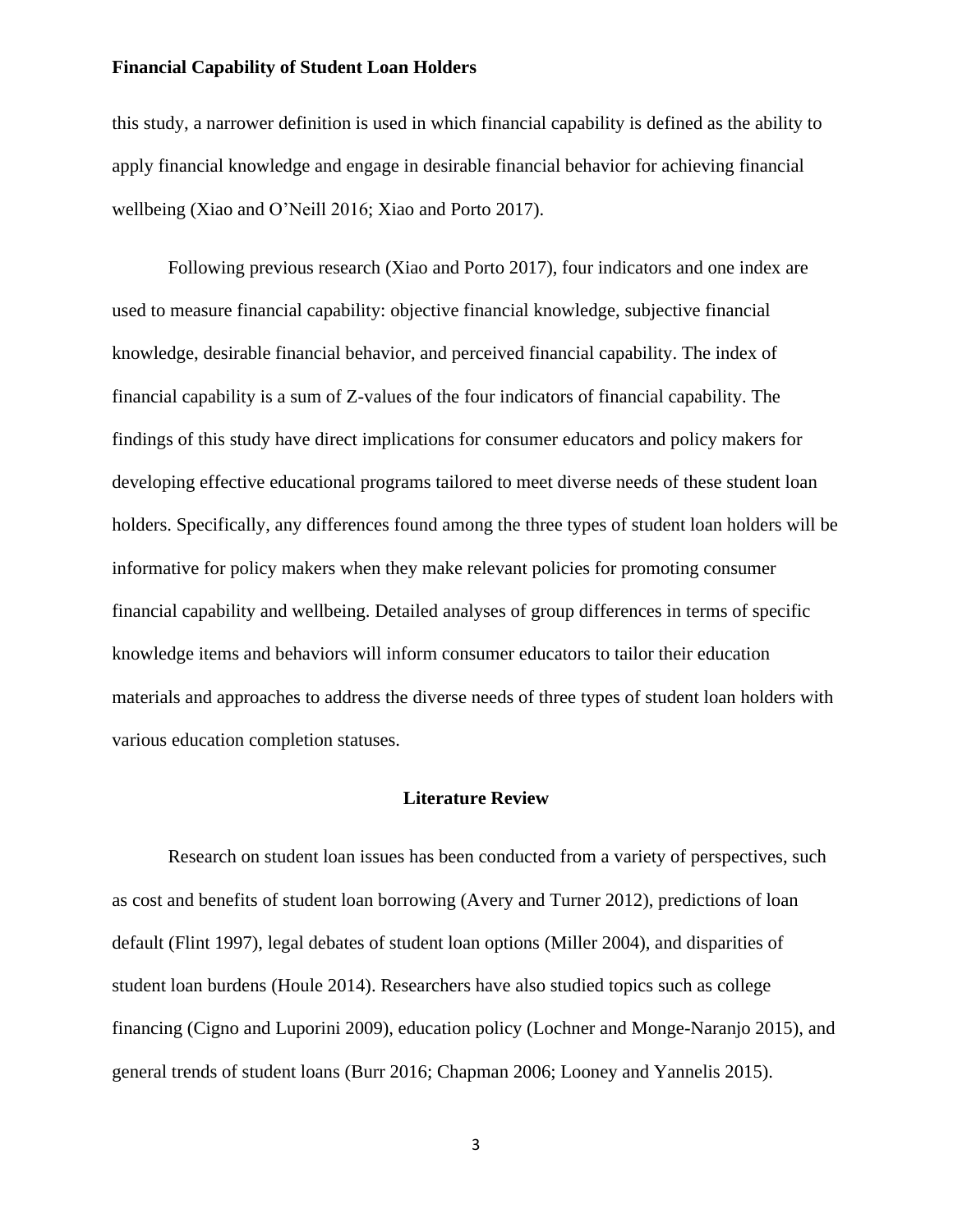One line of research studying consumer behavior of student loan holding shows that student loan holding is an important factor contributing to the stress of college students. Among college students, student loan debt is positively associated with financial anxiety (Archuleta, Dale, and Spann 2013). College students are more likely to experience financial stress when they have student loan debt as compared to those without student loan debt (Britt et al. 2015). College students with higher student loan debts are more likely to seek help from financial professionals (Lim et al. 2014).

College students' knowledge level regarding student loans is low and providing relevant information for them may affect their financial and academic behaviors. Research shows that students rely heavily on advice from parents, guidance counselors, and friends; and they know very little about the loans they will be responsible for repaying (Johnson et al. 2016). Firstgeneration students are more likely to use student loans than continuing-generation students (Lee and Mueller 2014). Student loan information provision may impact college students' borrowing decisions, especially some key subgroups such as those with low GPAs (Darolia 2016). Provision of student loan information through a simple "Know Your Debt" letter may also affect students' academic choices (Schmeiser, Stoddard, and Urban 2016).

Many researchers have also identified other factors associated with student loan debts and debt behavior. Research shows that family income and college experiences are strongly associated with the probability of zero debt burden as well as the level of debt burden; graduates from private institutions have a higher level of debt burden than graduates from public institutions; and state funding of merit-based aid programs plays a role in reducing students' debt burden (Chen and Wiederspan 2014). Another study indicates that among student loan holders, individuals who received financial education in an academic or professional setting are less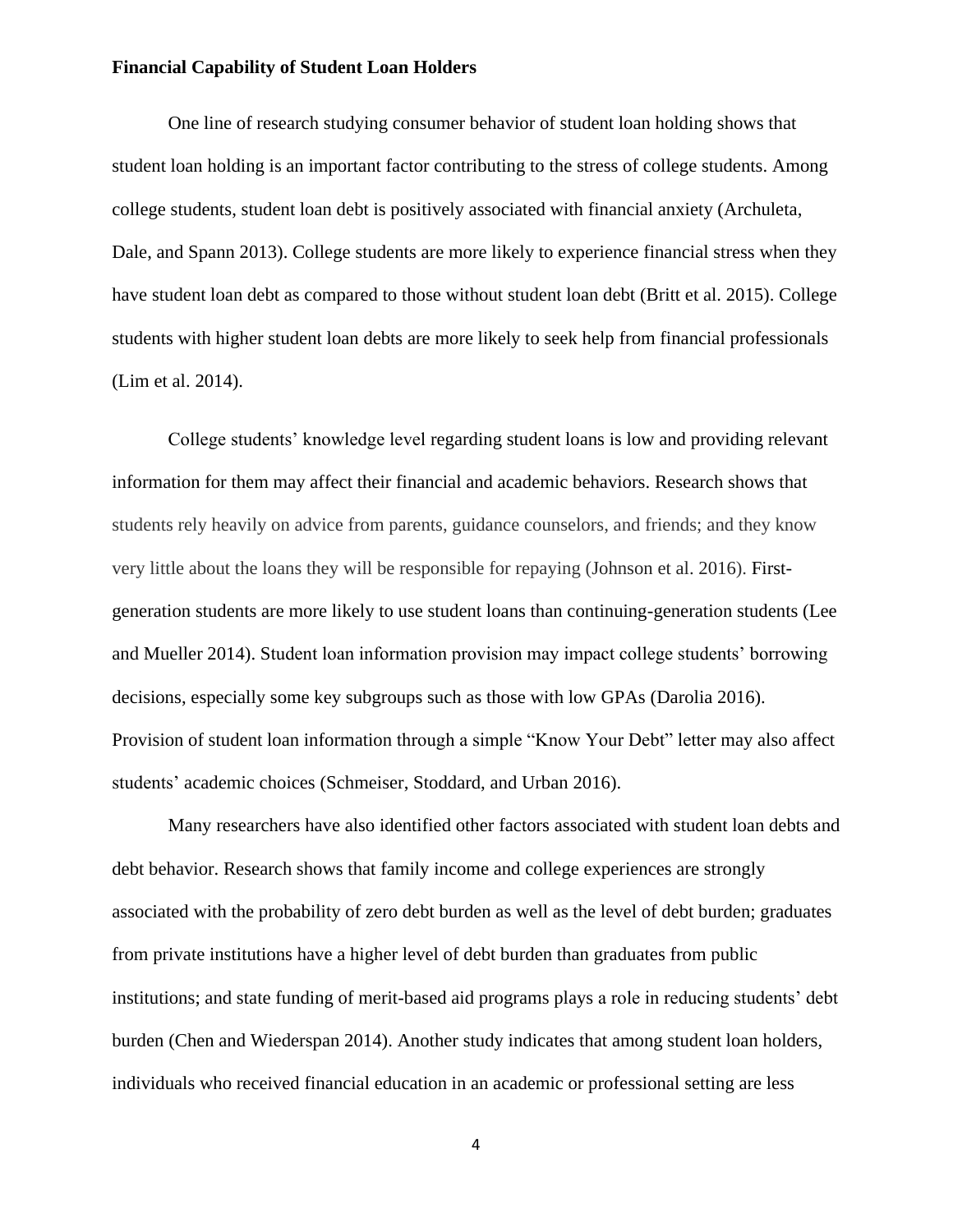likely to be late on student loan payments or worry about their student loan debt (Fan and Chatterjee 2019). Financial independence is positively associated with both credit card borrowing and student loan debt of college students (Kim, Chatterjee, and Kim 2012). Individuals who have borrowed from both federal and private sources or private lenders only are less likely to indicate that they would make the same borrowing decisions (Robb et al. 2019).

Student loan borrowing has significant consequences on borrowers' personal lives. A literature review concludes that student loan debt may negatively affect young adults' health and transition to adulthood outcomes (Cho, Xu, and Kiss 2015). For example, holding student loans is associated with poorer psychological functioning among young adults aged 25-31 (Walsemann, Gee, and Genti 2015). Increases of \$1,000 in student loan and credit card debt result in 6% and 4% higher odds of distress, respectively among young adults aged 18-28 (Zhang and Kim 2019). Earlier student loan debts are negatively associated with health status among Hispanic students (Kim and Chatterjee 2019). Researchers have called for higher education institutions to better understand the needs of college students and effectively plan and implement financial wellness initiatives on campus (Montalto et al. 2019).

#### **Conceptual Framework and Hypotheses**

Based on the seminal work of Erikson (1982), the psychosocial theory of human development offers an organizational framework for considering individual development within the larger perspective of psychosocial evolution. One of the key concepts of psychosocial theory are the "stages of development" that include specific developmental milestones by age ranges (Newman and Newman 1999). Each developmental stage faces unique psychosocial tasks, crises, solving processes, radiating networks, and coping skills (Newman and Newman 1999). Relevant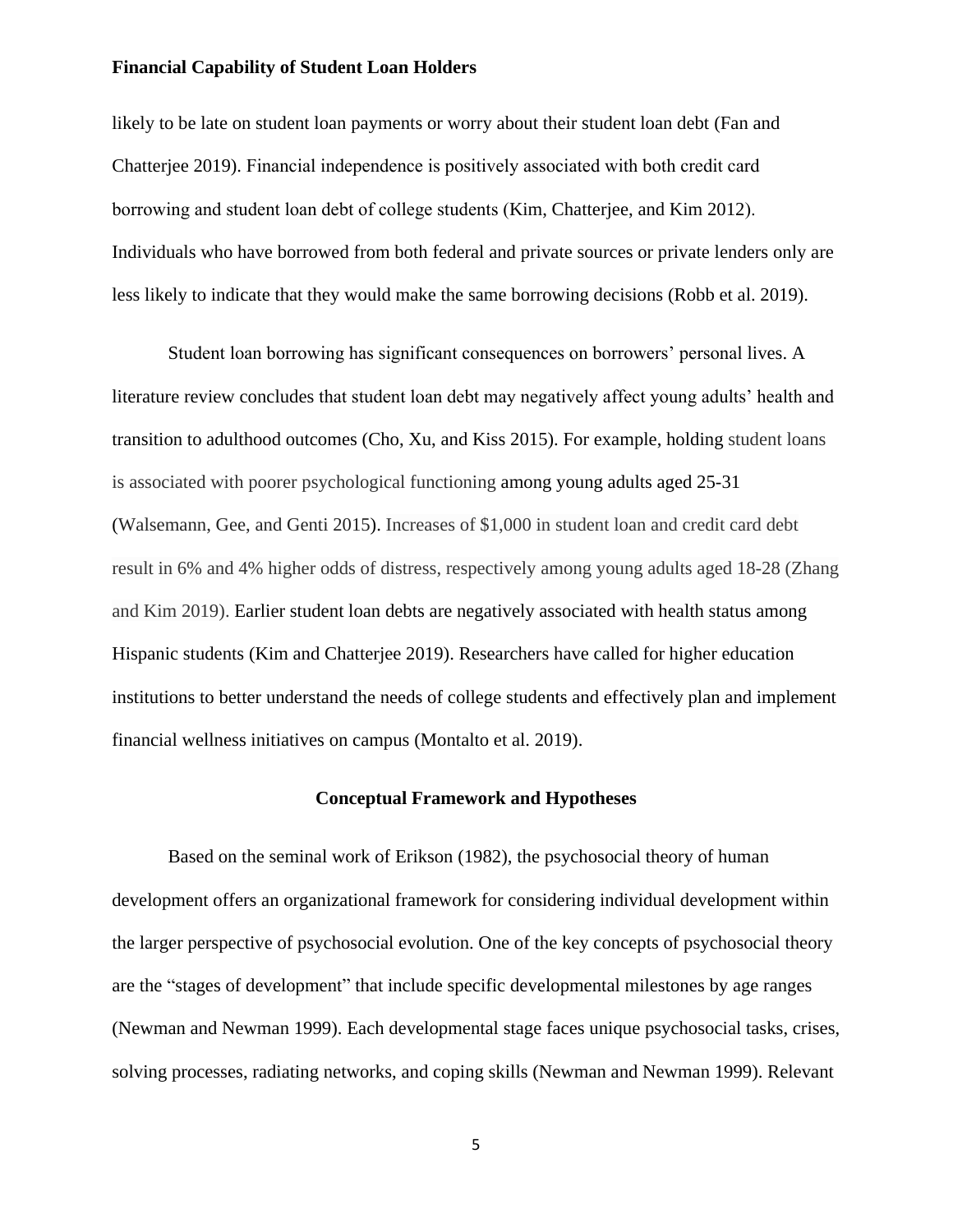to this study are the developmental age ranges of adolescence (18 to 24), early adulthood (24 to 34), middle adulthood (34 to 60), later adulthood (60 to 75) and very old age (75 until death). Later adolescence is also called emerging adulthood in the human development literature (Arnett 2000). For the purpose of the conceptual discussion, we considered two age groups, people aged 18-24 as emerging adults and people 25 and over as older adults.

In the context of financial capability and in terms of financial independence, two major age groups exist, emerging adults who are attending college and investing human capital to gain earning potential and older adults who are financially independent and fulfilling obligations (including repayment of student loans). These two age groups have demonstrated different levels of financial knowledge, financial behavior, and financial capability (Agnew and Cameron‐ Agnew 2015; Braun Santos et al. 2016; Letkiewicz and Fox 2014; Montford and Goldsmith 2016; Murendo and Mutsonziwa 2017; Riitsalu and Põder 2016; Xiao et al. 2011; Xiao, Chen, and Sun 2015). In this study, older adults have two subgroups, one group includes college graduates and the other includes college dropouts. Previous research shows that even among young adults, levels of financial capability are different among college enrollees, graduates, and dropouts (Xiao, Chatterjee, and Kim 2014). We expect these differences to persist as people grow older.

In this context, we assume that financial capability can be determined by two factors: cognitive ability and life experience. Based on the relevant theories and empirical research, we have created Figure 1 that summarizes the conceptual discussion on financial capability among student loan holders who have various education attainment statuses through borrowing student loans. Based on this conceptual framework, we discuss and propose three hypotheses below.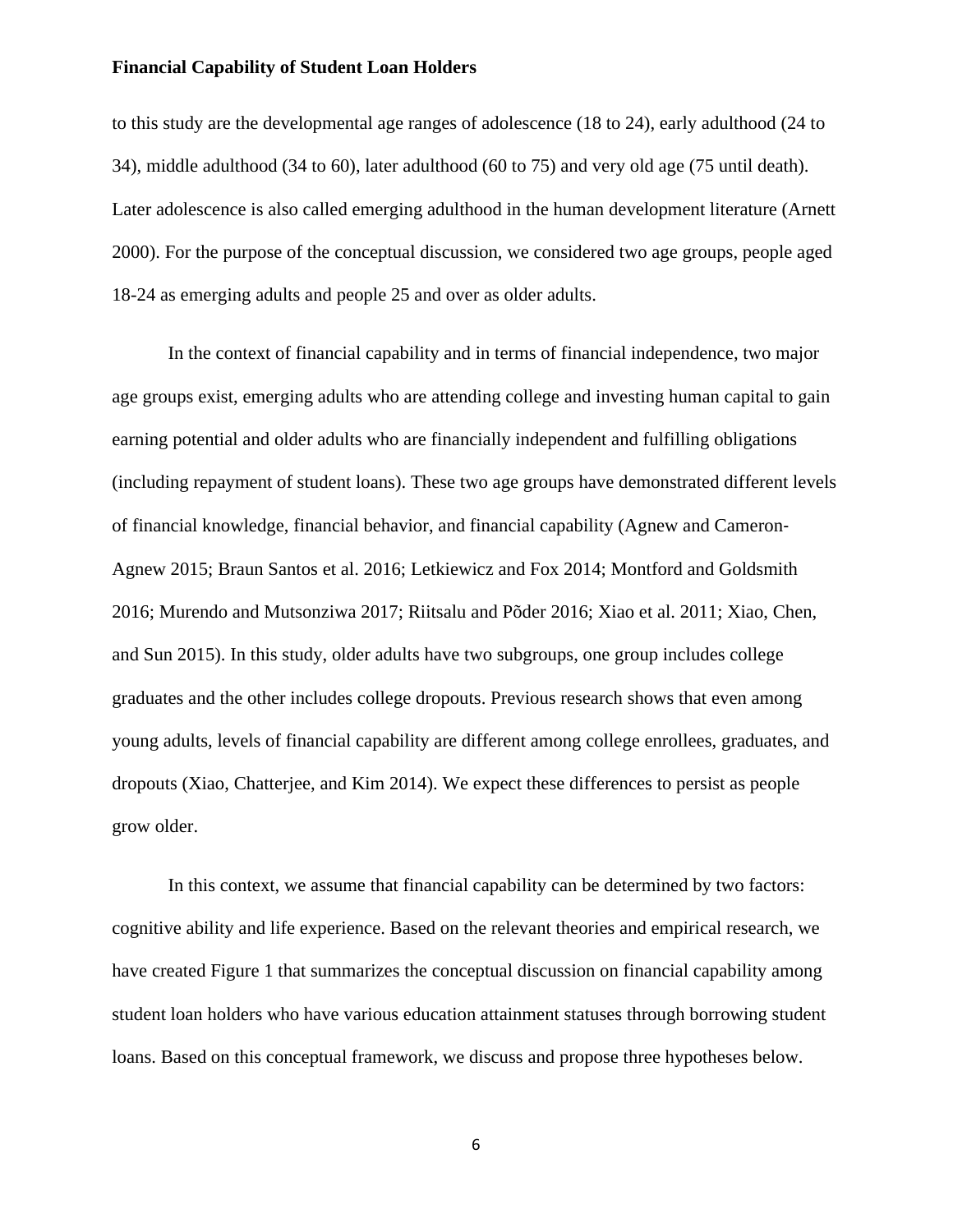As mentioned in the introduction, financial capability is defined as an integration of financial knowledge and financial behavior. Levels of financial knowledge and performances of financial behaviors are dependent on both cognitive ability and life experience. For simplicity, we assume that financial knowledge is mainly related to cognitive ability and financial behavior is mainly related to life experience. If these assumptions hold, we expect that both college graduates and enrollees have more financial knowledge because they have higher cognitive abilities than college dropouts (there are of course exceptions, such as famous college dropouts like Bill Gates and Mark Zuckerberg). Researchers find significant differences in the likelihood of entrepreneurship among dropouts and graduates. Except at the upper end of the income distribution, entrepreneurship does not allow college dropouts to compensate for their disadvantages in the labor market (Buenstorf, Nielsen, and Timmermans 2017). Lack of academic ability may be the major reason for dropping out of college (Hendricks, Lutz, and Oksana Leukhina, 2017). Research on community college students shows that math and science credits earned in the first and second year are most predictive of completion among the matched group of students who have earned a high number of credits but dropped out in the middle of an academic program (Park 2019). We acknowledge that this is only an assumption since some people may be dropping out of college for other reasons such as getting married (a famous example is the former first lady, Barbara Bush). Previous research shows that education levels are positively associated with financial knowledge levels (Lusardi and Mitchell 2014; Xiao and Porto 2017). Thus, the following hypothesis is proposed:

H1: Among student loan holders, college graduates and enrollees have higher levels of financial knowledge than college dropouts.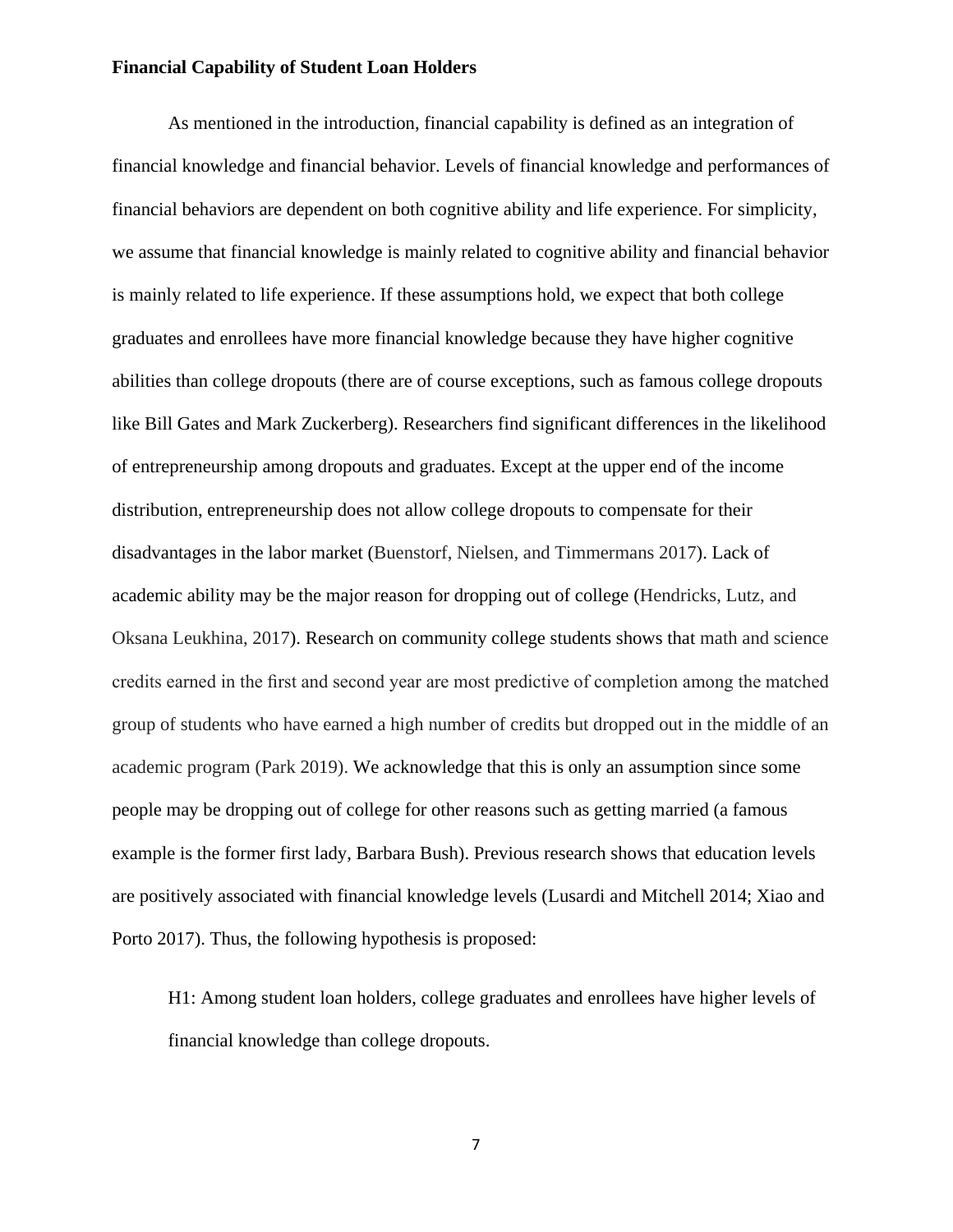Financial behaviors refer to any behaviors relevant to money management. As people age, their finances become more complicated and they engage in more financial behaviors than younger individuals (Xiao, Chen, and Sun 2015). Compared to young adults aged 18-24, older adults are more likely to perform desirable financial behaviors (Henager and Cude 2016). Based on the assumption that financial behaviors are most related to life experience and given the fact that, on average, college graduates and dropouts are older than college enrollees, we predict that both college graduates and college dropouts should perform more desirable financial behaviors.

H2: Among student loan holders, college graduates and dropouts perform more desirable financial behaviors than college enrollees.

Financial capability can be defined in various ways (Lin et al. 2016). It can be defined as financial knowledge (Lusardi and Mitchell 2014) and its application of financial knowledge (Huston 2010). In this study, we define it as the ability to apply financial knowledge and engage in desirable financial behavior (Xiao and Porto 2017). We further predict that college graduates will have a higher level of financial capability than the other two groups because they possess more cognitive ability than college dropouts and more life experience than college enrollees. Differences in financial capability between college dropouts and enrollees are ambiguous depending on several factors such as weights of financial knowledge and financial behavior effects on the overall financial capability. Thus, the following hypothesis is proposed:

H3: Among student loan holders, college graduates have a higher level of financial capability than college enrollees and dropouts.

#### **Methods**

#### **Data**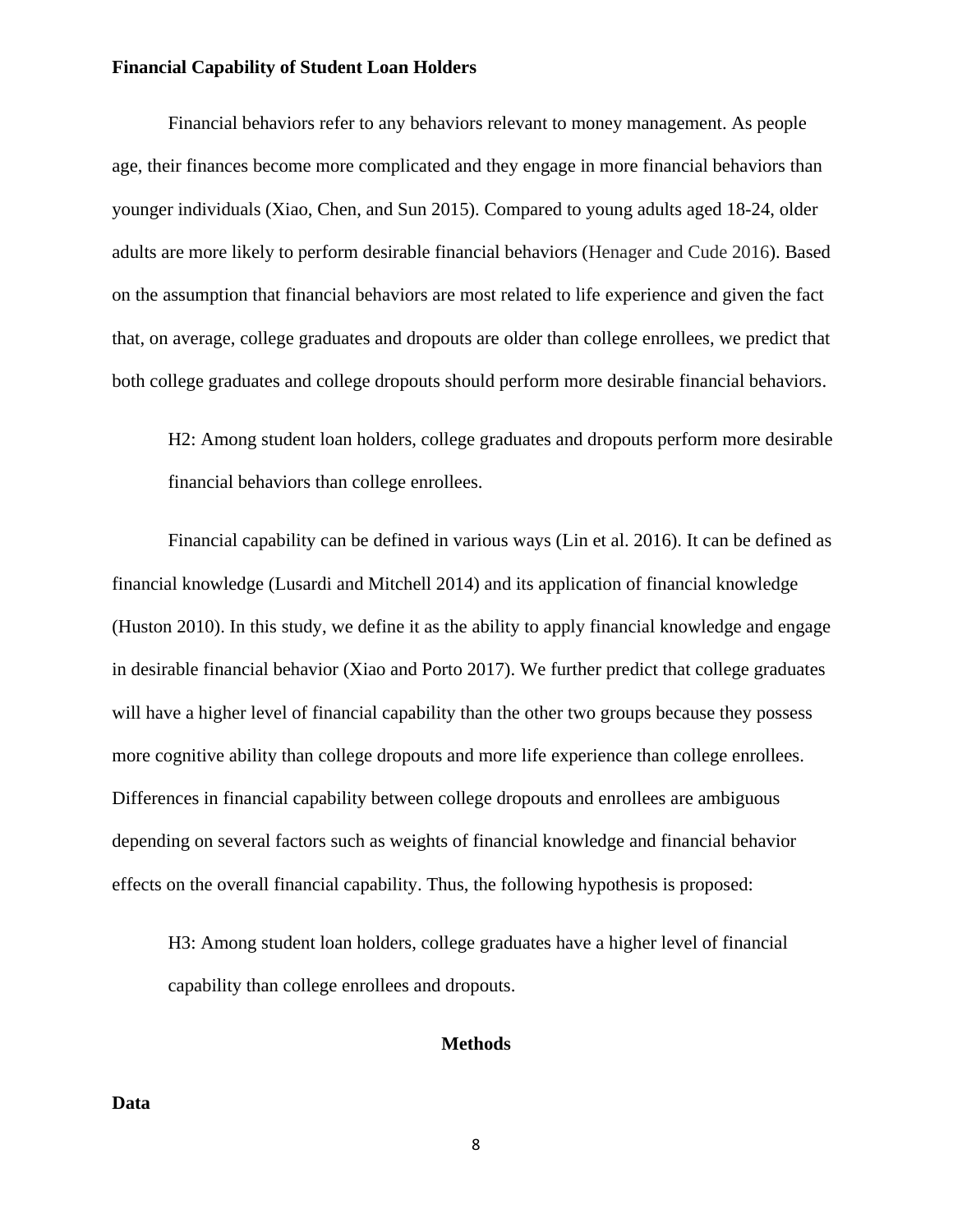Data used in this study was from the 2015 U.S. National Financial Capability Study (NFCS), commissioned by the FINRA Investor Education Foundation and conducted by Applied Research and Consulting LLC. Background information about this data set can be found in Lin et al. (2016). Started in 2009, the NFCS is composed of triennial surveys that have been widely used and validated as a representative sample of the American population by researchers in economics, business, consumer finance, and other social science fields. The 2015 survey included several new questions about student loans. In this study, only respondents who had student loans for their own education programs were selected. To accurately identify education attainments of these student loan holders, we used multiple variables. For college graduates, we used G34=1 (completed the education program from which borrowed money) and A5=6 or 7 (bachelor's degree or postgraduate degree) to capture college graduates and a limited number of postgraduates). For college dropouts, we used G34=2 (did not complete the education program from which borrowed money) and A5=4 (some college, no degree). For current college students, we used a combination of G34=3 (still enrolled in the education program from which borrowed money) and A22=1 (attending 4-year college or university), which resulted in a sample size of 3,312, among which 2,065 completed, 762 dropped out, and 485 were enrolled in a higher education program. These subgroups of student loan holders were examined in this study because they may have differences in financial knowledge, behavior, and capability so that their needs for financial education may be different.

#### **Variables**

Table 1 presents specifications of variables used in this study including the original wordings of several variables. Following previous research (Xiao et al. 2015), financial capability variables include four indicators and one index. The four indicators are objective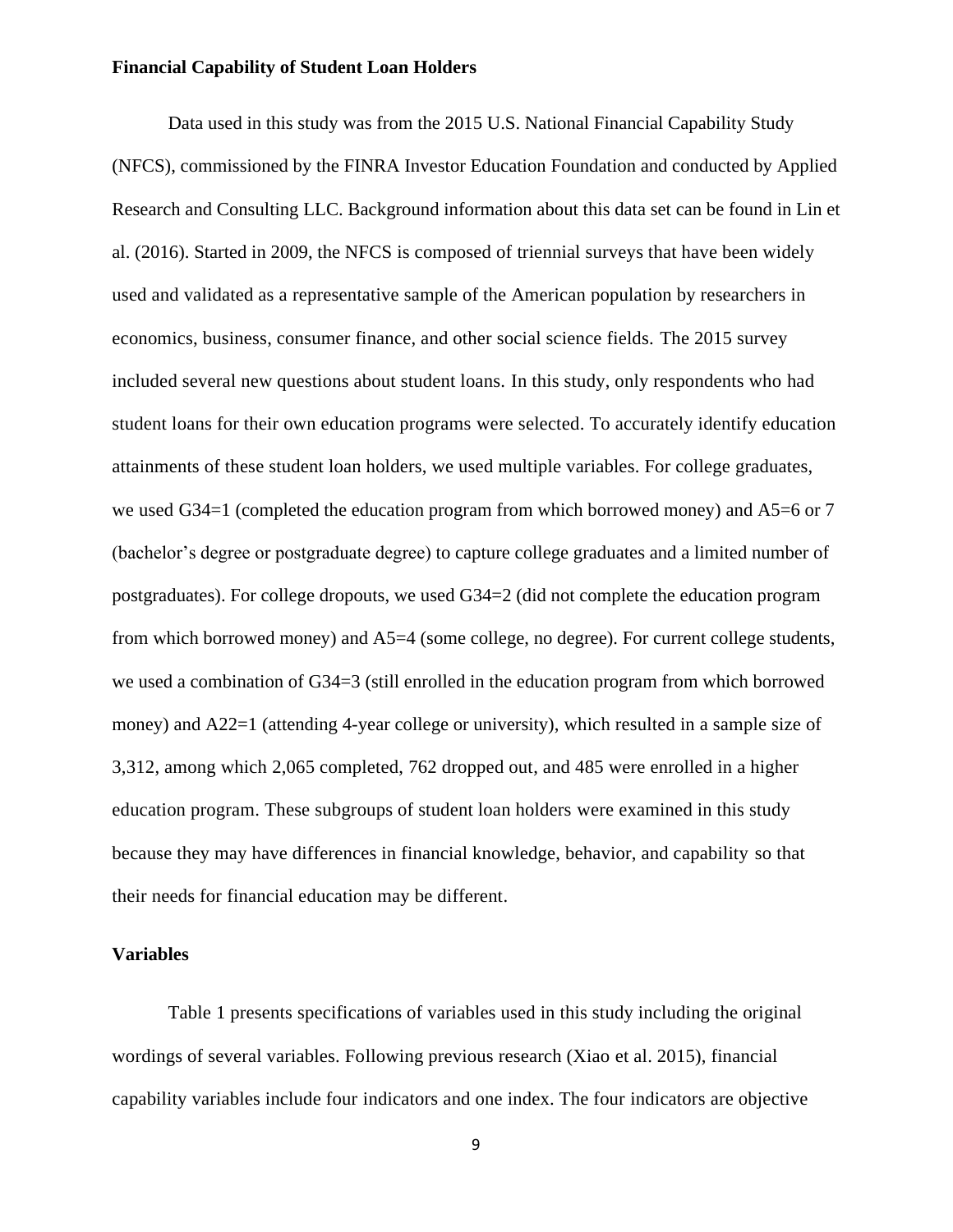financial knowledge, subjective financial knowledge, desirable financial behavior, and perceived financial capability. Financial knowledge was measured by the objective and subjective financial knowledge variables. Previous research suggested that these two types of knowledge have different effects on consumer behavior (Xiao et al. 2011). Objective financial knowledge was the quiz score of six financial knowledge questions ranging from 0 to 6. Subjective financial knowledge was a self-assessment of financial knowledge with a range of 1-7 (1=very low, 7=very high). Desirable financial behavior was the number of desirable financial behaviors performed and reported by the respondents with a range of  $0-5$  ( $0=$ no behavior is performed, 5=all five behaviors are performed). Financial capability was measured by two measures following previous research (Xiao and Porto 2017). Perceived financial capability was a self-assessment of money management ability with a range of  $1-7$  (1=very low, 7=very high). The financial capability index was constructed by summing up Z scores of the four indicators of financial capability.

Student loan holders were divided into three types, college students, graduates, and dropouts (see the data section for detailed specifications). Several socioeconomic variables, gender, race, marital status, having dependent children, employment status, age, and income were included to provide profiles of student loan holders and to be used for control variables in later regression analyses (Table 1).

#### **Data Analyses**

To test the hypotheses, both bivariate and multivariate analyses were conducted. As preliminary analyses, MANOVA were conducted among three student loan holder types on financial capability variables. In addition, multivariate OLS regressions were conducted by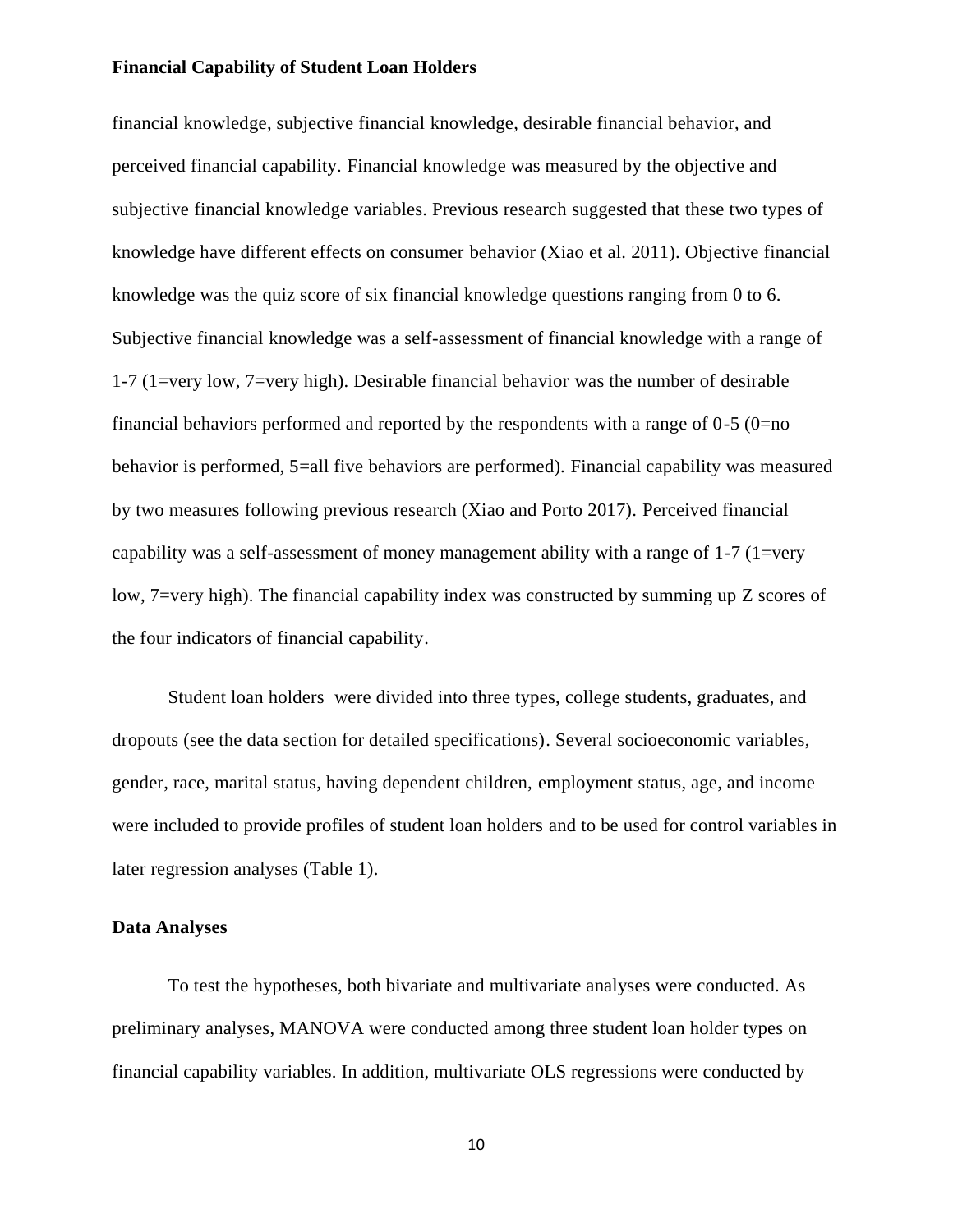adding student loan holder types and control variables. To provide specific information for financial education, additional Chi-square tests on specific financial knowledge and behavior variables among student loan holder types were conducted.

### **Results**

#### **Descriptive Statistics of the Sample**

Table 2 presents descriptive statistics of the sample. When profiles of three types of student loan holders are compared, two patterns emerge. First, college graduates and dropouts are similar as a group compared to college enrollees. College graduates and dropouts are more likely than enrollees to be male, white, married, older, and have dependent children. The second pattern is related to employment status and income. College graduates have the highest level, college enrollees have the lowest level, and college dropouts are in between in terms of employment status and income. These facts confirmed several assumptions we made in the conceptual framework section suggesting that most college enrollees are younger, single and less likely to be employed while still in college.

#### **Financial Capability by Student Loan Holder Type**

MANOVA results in Table 3 show group differences in all four indicators and the index of financial capability that demonstrate the same pattern, where financial capability variables are dependent variables and education attainment type is the independent variable. College graduates had higher scores on all four indicators and the index of financial capability than college dropouts and enrollees. For example, for objective financial knowledge, the mean score of college graduates was 3.43 out of a possible perfect score of 6, while those of college dropouts and enrollees were 2.69 and 2.75, respectively. The scores of college graduates were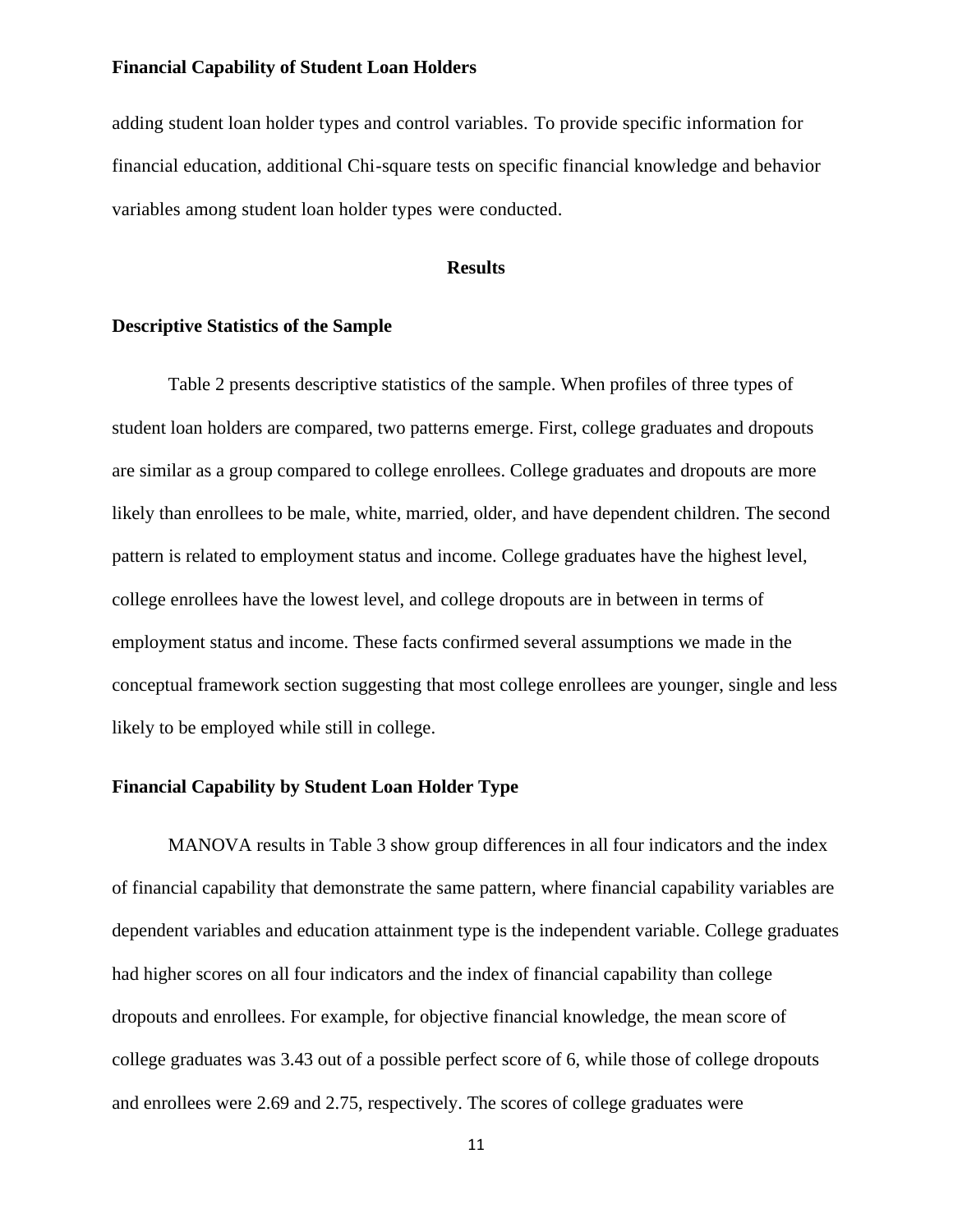significantly higher than those of the other two groups, while the scores of college dropouts and enrollees were not statistically different from each other. The same patterns are shown in subjective financial knowledge, desirable financial behavior, perceived financial capability, and the index of financial capability.

OLS regression analyses on financial capability variables were conducted where control variables were added in addition to the education attainment variable and the results are presented in Table 4. Three main patterns emerged from these analyses. First, controlling for socioeconomic variables, when comparing the three student types, college graduates had the highest and dropouts had the lowest scores in objective financial knowledge, desirable financial behaviors and the index of financial capability. Second, college graduates had statistically higher scores than enrollees in perceived financial capability. Third, college dropouts had a lower score than enrollees in subjective financial knowledge.

#### **Additional Analyses**

**Specific Financial Knowledge by Student Loan Holder Type.** To gain more insights and provide more specific information for consumer educators, we conducted additional analyses on specific financial knowledge and financial behaviors by student loan holder types. Table 5 presents the results of Chi-square tests on specific financial knowledge, where financial knowledge variables are dependent variables and education attainment type is the independent variable. For the whole sample, the percentages, by topic, of respondents who correctly answered six financial knowledge questions were 76% (interest), 48% (inflation), 23% (bond), 34% (time value of money), 73% (mortgage), and 38% (stock), respectively.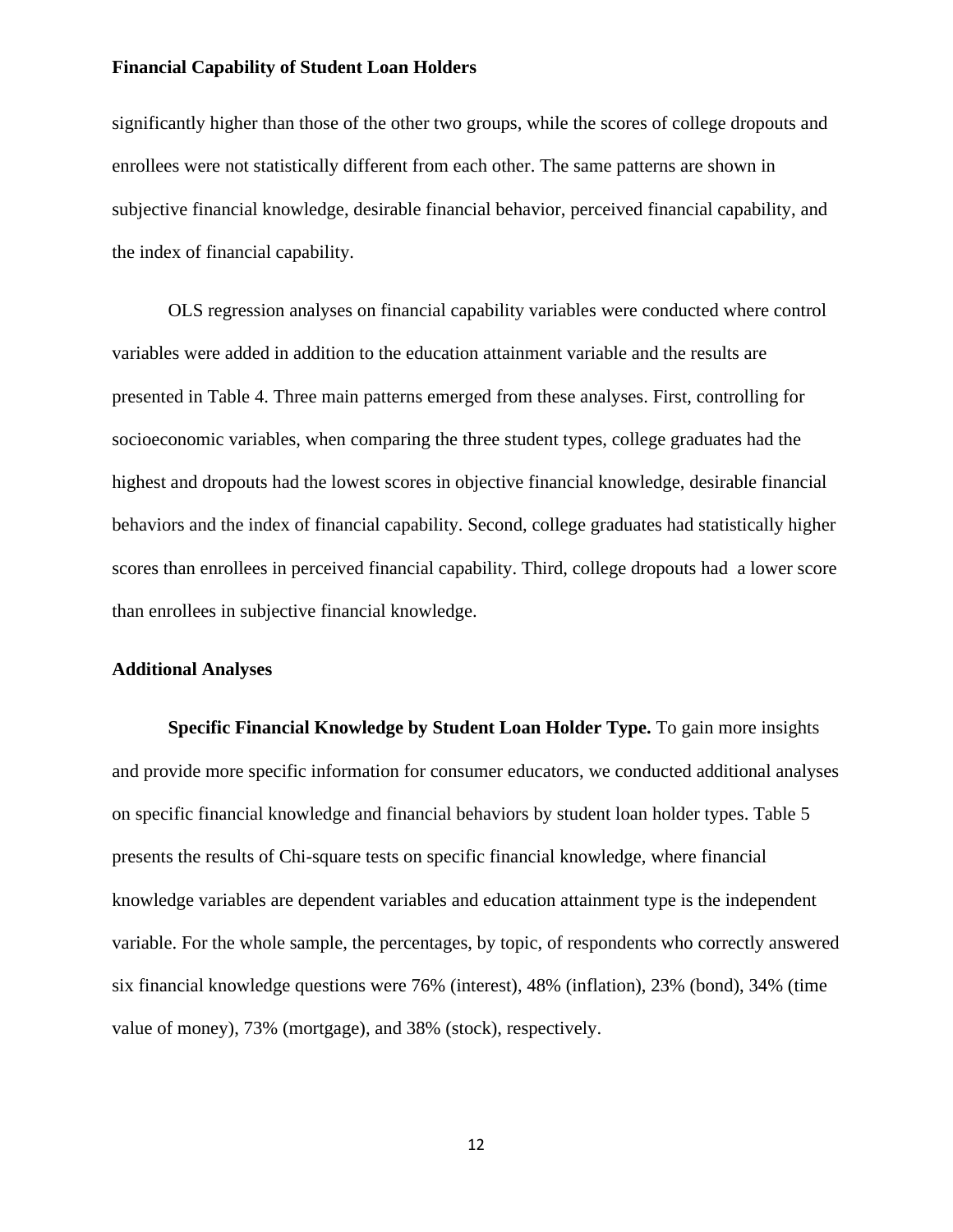Chi-square tests results are statistically significant for all financial knowledge questions. For the interest question, proportions of those having answered correctly among college graduates, dropouts, and enrollees were 79%, 72%, and 77%, respectively;  $\chi^2(2, N = 3,312) =$ 18.28, p < 0.001. For the inflation question, proportions of those having answered correctly among college graduates, dropouts, and enrollees were 52%, 44%, and 48%, respectively;  $\chi^2(2)$ ,  $N = 3,312$  = 27.21, p < 0.001. For the bond question, proportions of those having answered correctly among college graduates, dropouts, and enrollees were 26%, 24%, and 19%, respectively;  $\chi^2(2, N = 3,312) = 17.19$ , p < 0.001. For the time value of money question, proportions of those having answered correctly among college graduates, dropouts, and enrollees were 39%, 31%, and 31%, respectively;  $\chi^2(2, N = 3.312) = 36.26$ , p < 0.001. For the mortgage question, proportions of those having answered correctly among college graduates, dropouts, and enrollees were 81%, 68%, and 71%, respectively;  $\chi^2(2, N = 3,312) = 93.79$ , p < 0.001.

A comparison of the three types of student loan holders, revealed four patterns. The first pattern demonstrated that college graduates and enrollees had significantly higher correct answer rates than that of college dropouts for the question about interest. as 79% of college graduates and 77% of college enrollees provided correct answers, higher than 72% of college dropouts who answered correctly. The question on inflation revealed pattern 2, for which rates of the correct answer were 52% for graduates, 48% for enrollees, and 44% for dropouts, and that they were statistically different from each other. Pattern 3 emerged in the bond question where college graduates and dropouts as a group had significantly higher rates of correct responses than college enrollees, 26% for graduates and 24% for dropouts vs. 19% for enrollees. The last three questions showed pattern 4, in which the rate of correct responses of college graduates was significantly higher than college dropouts and enrollees. For example, for the question of the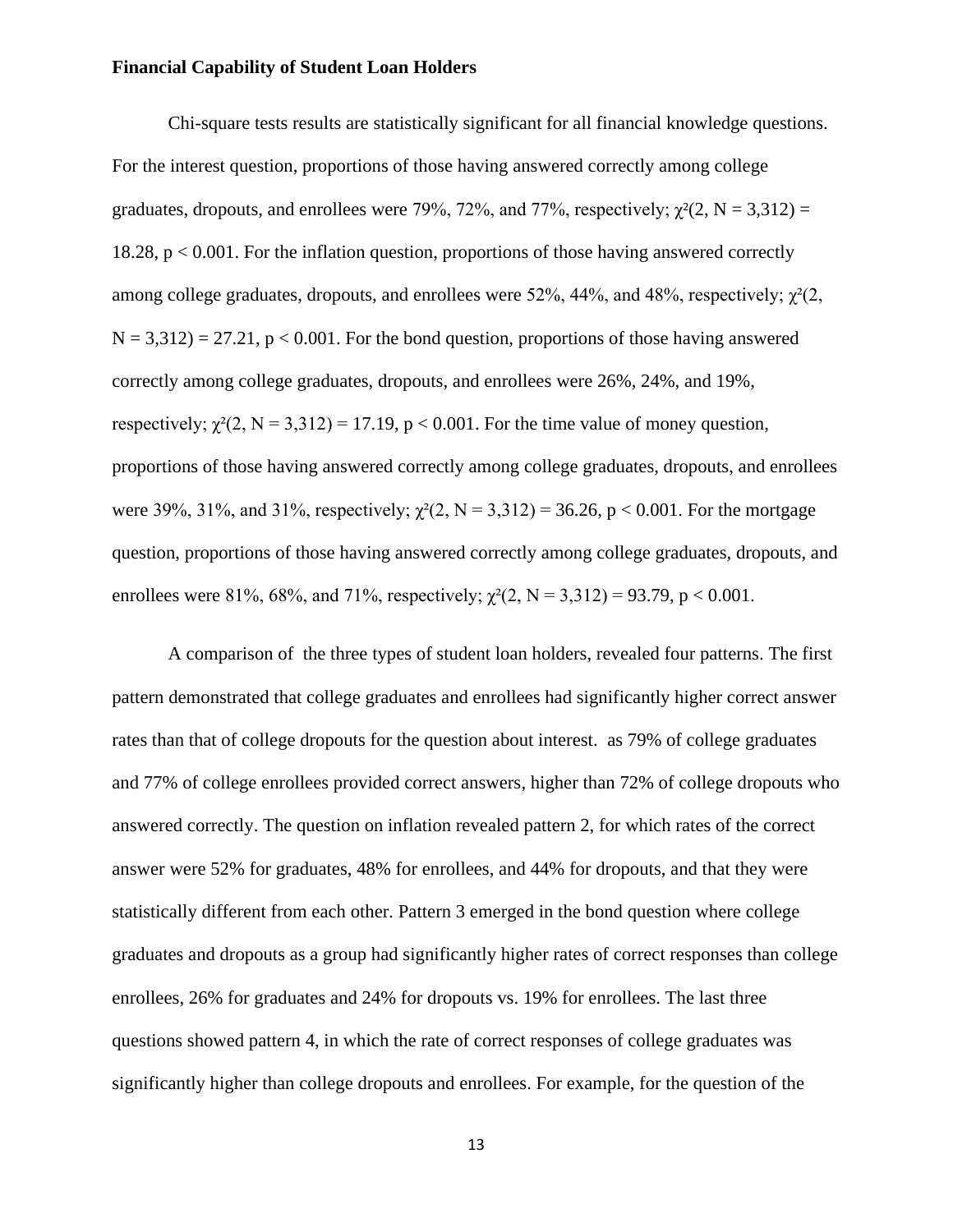time value of money, the correct answer rate of graduates was 39%, higher than the 31% rate for both dropouts and enrollees. For the mortgage question, the correct answer rate of graduates was 81%, a rate higher than 68% for dropouts and 71% for enrollees. For the stock question, the correct answer rate of graduates was 44%, while it was 34% for dropouts and 36% for enrollees. Pattern 1 and 2 may reflect the effect of cognitive ability, pattern 3 may reflect the effect of life experience, and pattern 4 may reflect effects of both cognitive ability and life experience.

**Specific Financial Behaviors by Student Loan Holder Type.** Table 6 presents the results of Chi-square tests on specific desirable financial behaviors, where financial behavior variables are dependent variables and education attainment type is the independent variable. Among the whole sample, percentages of respondents performing these behaviors are 34% (underspending), 30% (emergency saving), 57% (budgeting), 57% (goal setting), and 33% (retirement need calculating), respectively.

Chi-square tests results are statistically significant for all financial behavior variables. For underspending behavior, proportions of those having answered yes among college graduates, dropouts, and enrollees were 40%, 29%, and 32%, respectively;  $\chi^2(2, N = 3,312) = 36.19$ , p < 0.001. For emergency saving behavior, proportions of those having answered yes among college graduates, dropouts, and enrollees were 42%, 19%, and 25%, respectively;  $\chi^2(2, N = 3,312)$  = 151.66,  $p < 0.001$ . For budgeting behavior, proportions of those having answered yes among college graduates, dropouts, and enrollees were 63%, 55%, and 51%, respectively;  $\gamma^2(2, N =$  $3,312$ ) = 33.43, p < 0.001. For goal setting behavior, proportions of those having answered yes among college graduates, dropouts, and enrollees are 67%, 47%, and 55%, respectively;  $\gamma^2$ (2, N  $= 3.312$ ) = 107.75, p < 0.001. For retirement needs calculating behavior, proportions of those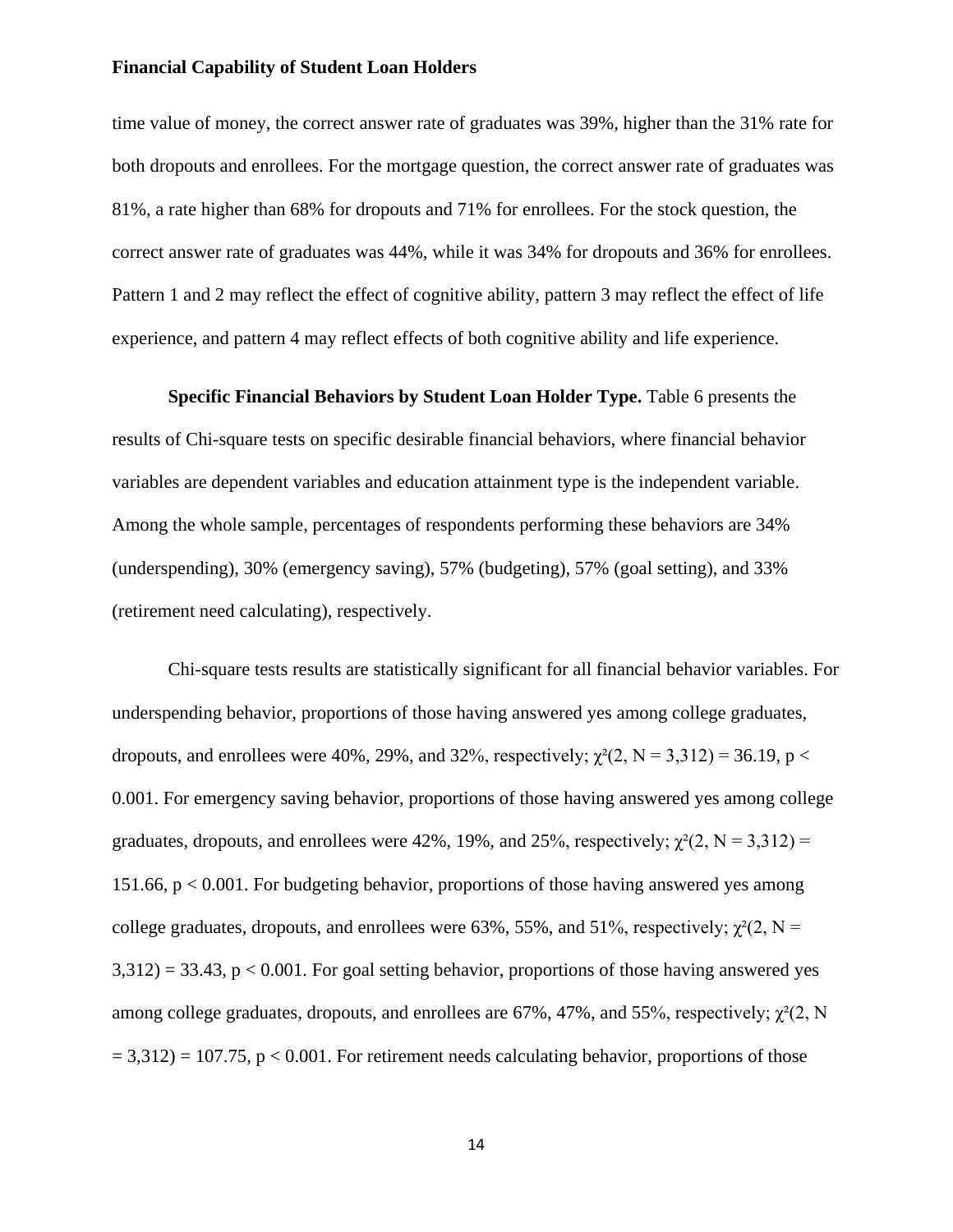having answered yes among college graduates, dropouts, and enrollees were 50%, 25%, and 22%, respectively;  $\chi^2(2, N = 3.312) = 216.27$ ,  $p < 0.001$ .

Compared to the three types of student loan holders, two patterns are evident. The first pattern is that the proportions of self-reported specific behaviors of college graduates are higher than the other two groups. For the behavior of underspending, the performance rate is 40% for college graduates, higher than 29% for dropouts and 32% for enrollees. The same pattern is shown in other behaviors such as emergency saving (42%, higher than 19% and 25%) and budgeting (63%, higher than 55% and 51%). The second pattern refers to the situation in which three groups differ from each other in two self-reported financial behaviors. For goal setting, 67% of college graduates, 47% of dropouts, and 55% of enrollees reported this behavior. For retirement need calculating, 50% of college graduates, 35% of dropouts, and 22% of enrollees reported this behavior. These findings suggest that college graduates are more likely to perform desirable money management behaviors than college dropouts and enrollees.

#### **Discussions**

This study used a large scale, national data set to examine differences in financial capability variables among three types of student loan holders in terms of their college completion status. Compared to previous research, this study contributed to the literature by examining differences in five financial capability variables and differences in specific financial knowledge items and financial behaviors among three types of student loan holders.

The results of this study provided partial support for the three hypotheses. H1 (both college graduates and enrollees have higher levels of financial knowledge than college dropouts) is mostly supported by multivariate analysis results after several socioeconomic variables are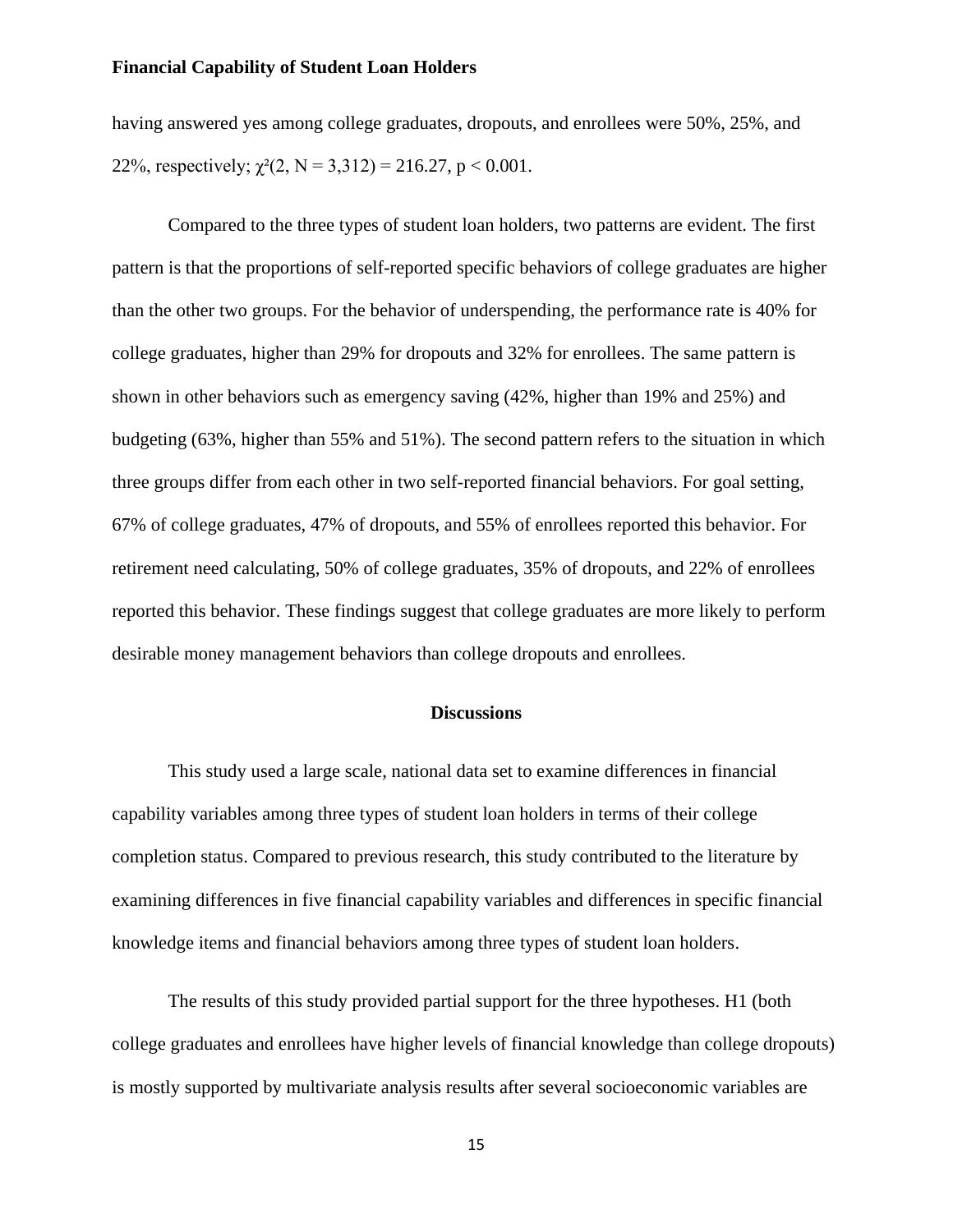controlled. In Table 4, college dropouts tend to score lower than the other two groups in both objective knowledge and subjective knowledge, consistent with H1. In addition, college graduates tend to score higher than college enrollees in objective knowledge, while there is no difference in subjective knowledge between the two groups, suggesting subtle differences between objective and subjective knowledge. The finding implies that two types of knowledge may have different effects on consumer behavior and wellbeing as indicated by previous research (Xiao et al. 2011).

H2 (both college graduates and dropouts perform more desirable financial behaviors) is also only partially supported. College graduates tend to report more desirable financial behaviors than the other two groups, which is consistent with H2, while the number of desirable financial behaviors reported by college dropouts is lower than that of college enrollees (Tables 4). Findings of specific financial behaviors show that college graduates are more likely to perform each of five financial behaviors than the other two groups, while for three specific behaviors, there are no differences between college enrollees and dropouts. This suggests that desirable financial behaviors may be impacted by not only cognitive ability and life experience, but also by other personality traits such as conscientiousness (Letkiewicz and Fox 2014).

H3 (college graduates have a higher level of financial capability than college dropouts and enrollees) is, again, partially supported. As measured by both the perceived financial capability and the financial capability index, college graduates displayed a higher level of financial capability than the other two groups, consistent with H3. In addition, there is no difference in perceived financial capability between college dropouts and enrollees but college enrollees tended to score higher than college dropouts in the financial capability index (Table 4). These findings suggest that in terms of financial capability, college graduates have the highest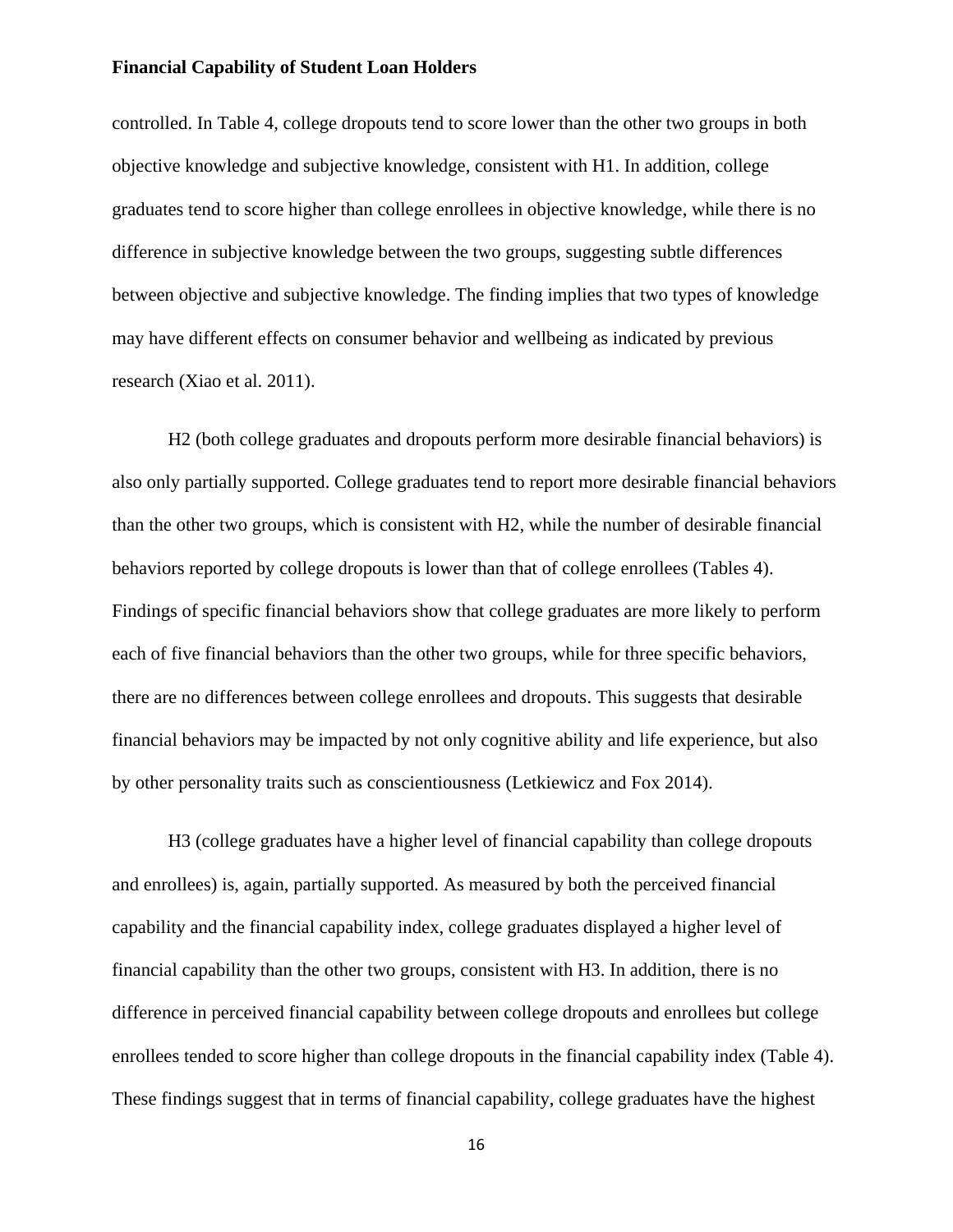level, while college dropouts have the lowest level. Previous research suggests that college dropouts have different characteristics in terms of financial independence (Xiao et al. 2014). This study provides additional information to meet special education needs of various student loan holders including those who have borrowed student loans but do not complete their education program.

#### **Conclusion, Limitations, and Implications**

#### **Conclusion**

Using a large national data set from the U.S., this study has examined differences in financial capability among three types of student loan holders who are college students, graduates, and dropouts. Multivariate results show that college graduates tend to score the highest on all financial capability indicators, while college dropouts tend to score the lowest in these indicators. For specific financial knowledge, several group differences are shown. For specific financial behaviors, college graduates are more likely to perform all of them than college students and dropouts.

College students are, by definition, in a transitional state leading to either graduation or becoming dropouts. Recent data shows that 60% of first-time, full-time students graduate in 6 years or less (US Department of Education 2019). Roughly 1 in 3 students drop out during their first year of college. Those leaving college without a degree while still paying for student loans will start their professional life being disadvantaged on not just their educational attainment but also their financial capability.

#### **Limitations**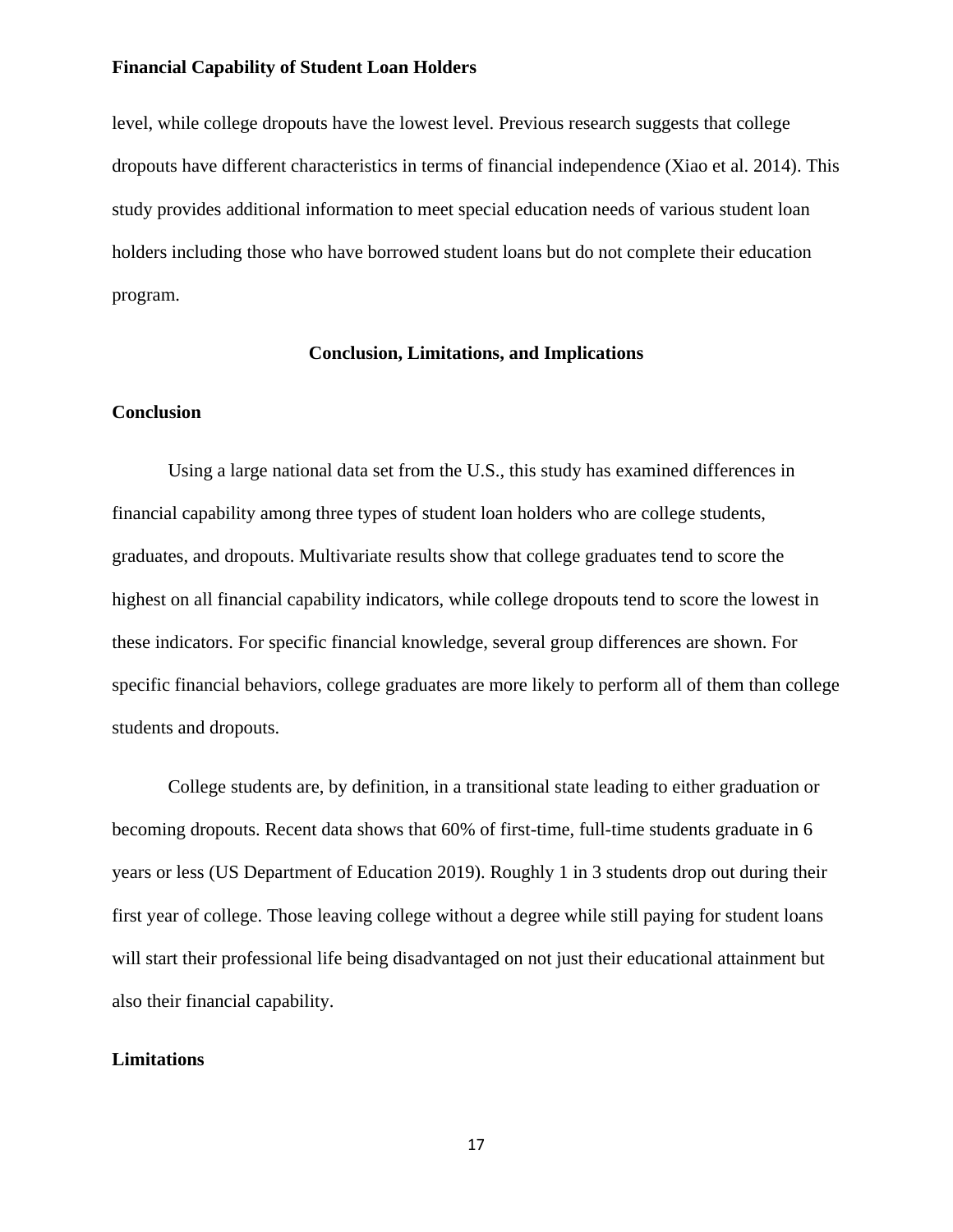This study is limited to cross-sectional survey data that can only provide a snapshot of student loan holders and group differences in financial capability variables. To better understand long term consequences of student loan holding and financial capability, relevant longitudinal data are needed. Future research could also address how financial capability is developed among different student loan holders and how to help them enhance their financial capability and wellbeing. In addition, this study did not examine education differences in financial capability but education status differences among student loan holders. In future research, if educational differences in financial capability is studied, a different variable, education attainment, should be used for that purpose. Finally, while this study focused primarily on differences in financial capability among three types of student loan holders, other student loan variables such as loan type (federal and private) or if estimating monthly payment in advance may be of interest for future research focusing on different aspects of student loan holders.

#### **Implications**

Keeping limitations of the study in mind, the findings of this study have direct implications for consumer education. Research evidence continues to support the benefits of financial education for consumer wellbeing (Brown et al. 2014; Brown et al. 2016; Wagner and Walstad 2019; Kaiser et al. 2020). Financial educators should be aware of different needs of the three types of student loan holders. According to our results, college graduates have a higher level of financial capability than college students and dropouts, in which they are more likely to perform desirable financial behaviors and more knowledgeable in all specific knowledge items. Moreover, these results also suggest that improving the financial capability of college students while they are still in college might improve their chances to graduate. The data used in this study is cross-sectional so no claims of causality or directionality are feasible; however, the low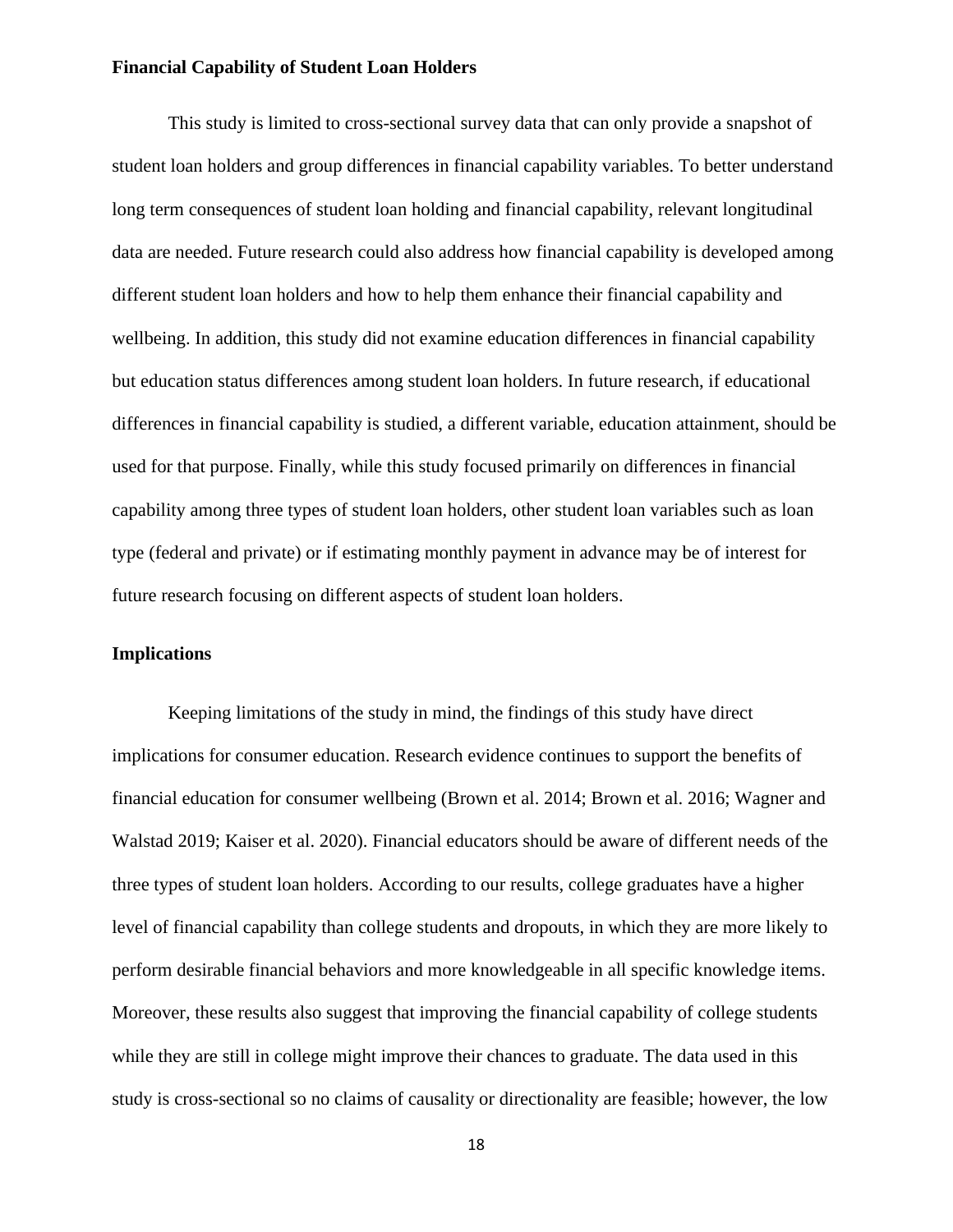level of financial capability of dropouts compared to the other two groups suggests that this may contribute to their inability to graduate. Financial education while in college would provide the opportunity to improve students' financial capability in terms of both knowledge and behavior and, presumably, also improve their chances to graduate.

Findings of this study suggest that when teaching financial education for the three types of student loan holders, different contents need to be stressed for different groups. Both college students and dropouts are less likely to perform desirable financial behaviors that could have been encouraged by education. Action-oriented education programs that are based on the theory of transtheoretical models of behavioral change (TTM) can be developed and delivered (Prochaska, DiClemente, and Norcross 1992; Xiao et al. 2004). For educational content design, specific findings of this study could be referenced to address deficiencies of financial knowledge of certain loan holder types such as college students and dropouts.

The results show that college dropouts have the lowest level of financial capability in terms of knowledge, behavior, and overall capability. As such, consumer educators, counselors and advisors offering financial education should pay special attention to clients that have dropped out from college. When college dropouts are identified, these consumer professionals can provide specific information to enhance their knowledge and strengthen their overall financial capability while encouraging them to engage in desirable financial behaviors. Many educational resources and tools developed by researchers and educators, available from Consumer Financial Protection Bureau (CFPB), National Endowment for Financial Education (NEFE), and other public education website can be used for these purposes.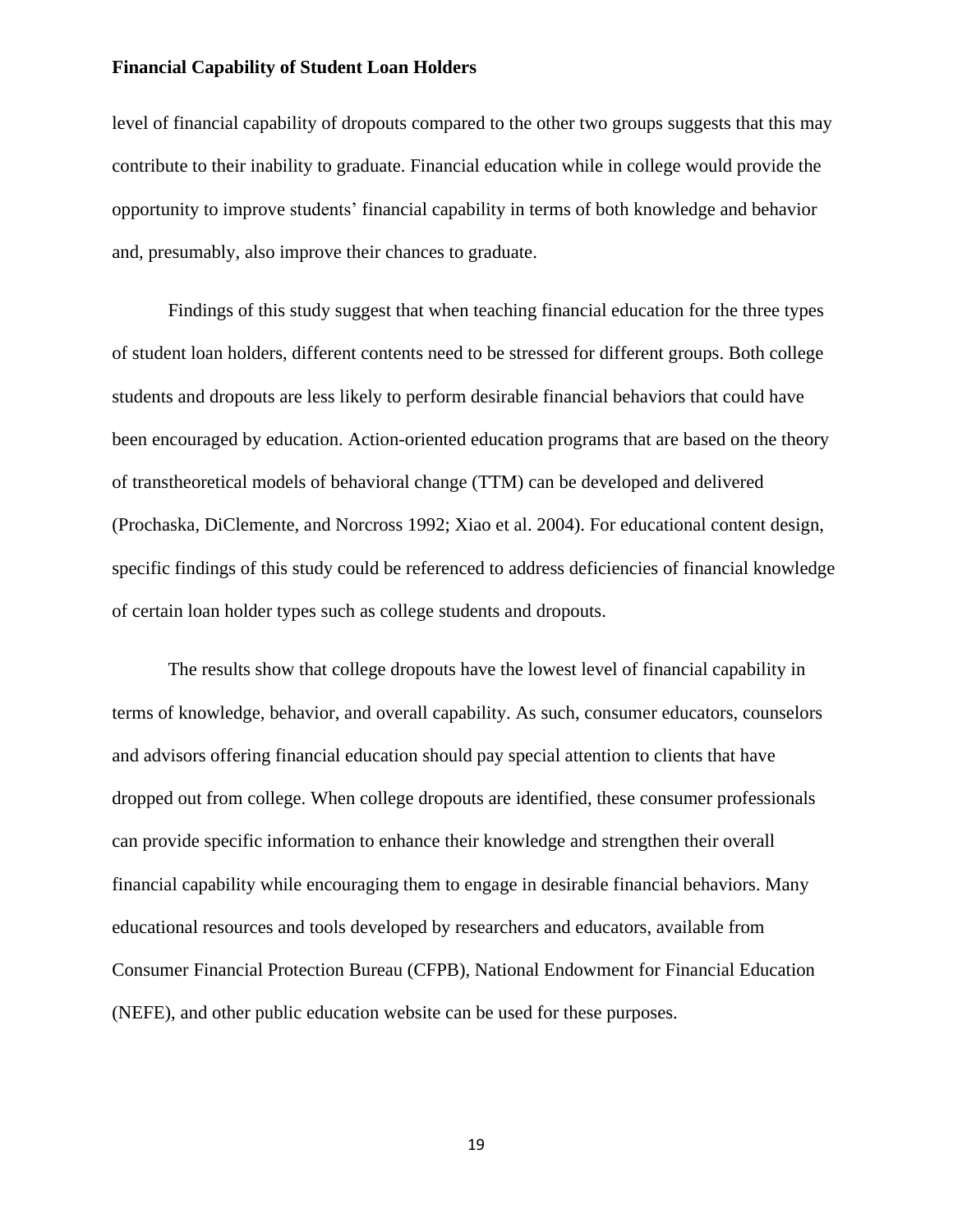#### **References**

- Agnew, Stephen, and Trudi Cameron‐Agnew. 2015. The Influence of Consumer Socialisation in the Home on Gender Differences in Financial Literacy. *International Journal of Consumer Studies,* 39 (6): 630-638. doi.org/10.1111/ijcs.12179
- Alsemgeest, Liezel. 2015. Arguments for and Against Financial Literacy Education: Where to Go from Here? *International Journal of Consumer Studies,* 39 (2): 155-161. doi: 10.1111/ijcs.12163
- Archuleta, Kristy L., Anita Dale, and Scott M. Spann. 2013. College Students and Financial Distress: Exploring Debt, Financial Satisfaction, and Financial Anxiety. *Journal of Financial Counseling and Planning,* 24 (2): 50-62.
- Arnett, Jeffrey J. 2000. Emerging Adulthood: A Theory of Development from the Late Teens Through the Twenties." *American Psychologist,* 55 (5): 469-480. doi:10.1037//0003- 066X.55.5.469
- Avery, Christopher, and Sarah Turner. 2012. Student Loans: Do College Students Borrow Too Much-Or Not Enough? *Journal of Economic Perspectives,* 26 (1): 165-192. doi: 10.1257/jep.26.1.165
- Bartholomae, Suzanne, and Jonathan J. Fox. 2006. Advancing Financial Literacy Education Using a Framework for Evaluation." In *Handbook of Consumer Finance Research,* 2nd ed., edited by Jing Jiao Xiao (45-59). New York: Springer.
- Braun Santos, Danilo, Wesley Mendes‐Da‐Silva, Eduardo Flores, and Jill M. Norvilitis. 2016. Predictors of Credit Card Use and Perceived Financial Well‐Being in Female College Students: A Brazil‐United States Comparative Study. *International Journal of Consumer Studies,* 40 (2): 133-142. doi.org/10.1111/ijcs.12234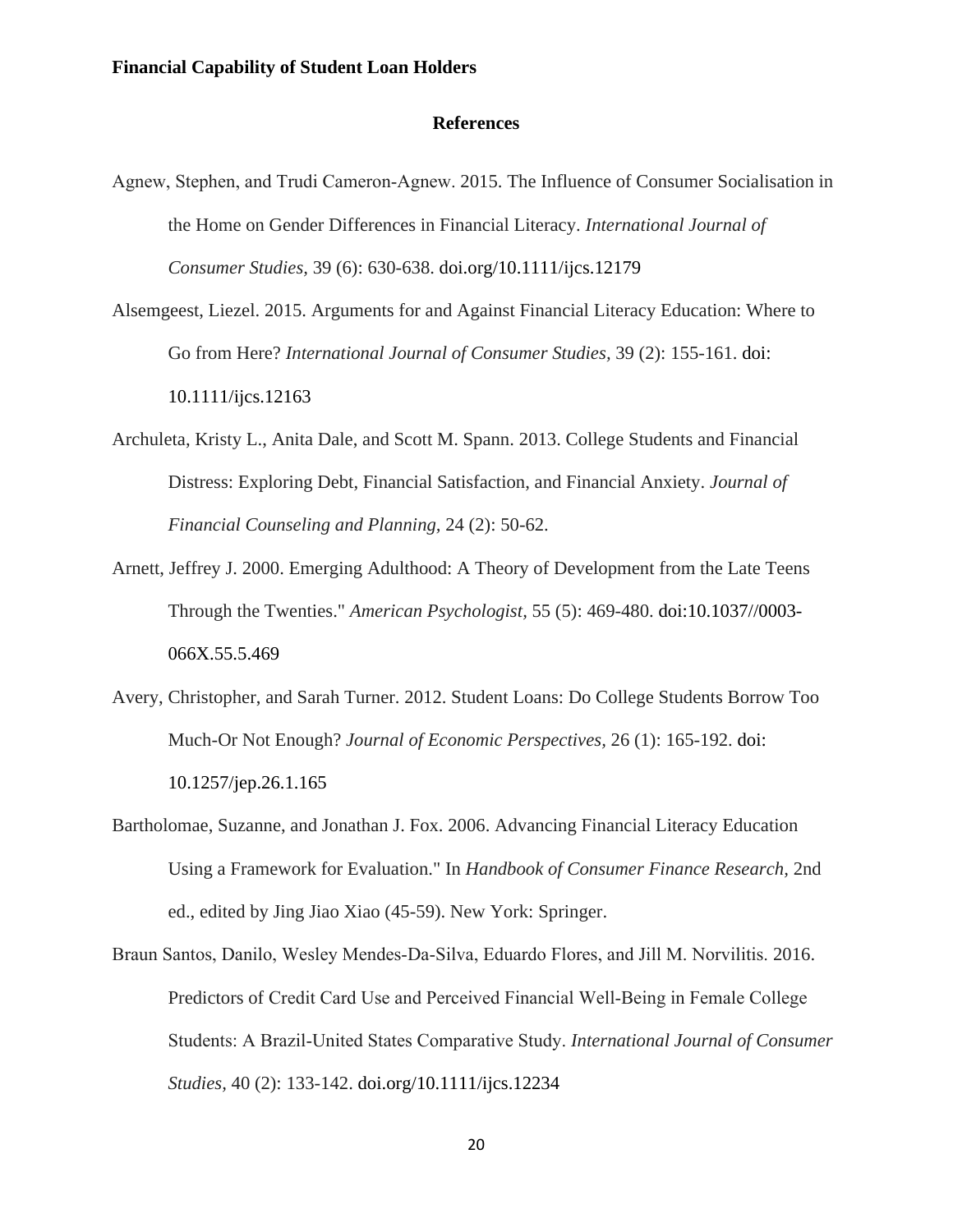- Britt, Sonya L., Anthony Canale, Fred Fernatt, Kristen Stutz, and Racquel Tibbetts. 2015. Financial Stress and Financial Counseling: Helping College Students. *Journal of Financial Counseling and Planning,* 26 (2): 172-186. http://dx.doi.org/10.1891/1052- 3073.26.2.172
- Brown, Alexandra, J. Michael Collins, Maximilian D. Schmeiser, and Carly Urban. 2014. State Mandated Financial Education and the Credit Behavior of Young Adults. No 2014-68, Finance and Economics Discussion Series, Board of Governors of the Federal Reserve System (US). http://EconPapers.repec.org/RePEc:fip:fedgfe:2014-68. (2014).
- Brown, Meta, John Grigsby, Wilbert Van Der Klaauw, Jaya Wen, and Basit Zafar. 2016. Financial Education and the Debt Behavior of the Young. *The Review of Financial Studies,* 29 (9): 2490-2522. doi.org/10.1093/rfs/hhw006
- Buenstorf, Guido, Kristian Nielsen, and Bram Timmermans. 2017. Steve Jobs or No Jobs? Entrepreneurial Activity and Performance Among Danish College Dropouts and Graduates. *Small Business Economics,* 48 (1): 179-197.
- Burr, Matthew. 2016. Student Loan Repayment Assistance: A Perk for the New Generation of Workers." (2016, April 26). Cornell HR Review. https://digitalcommons.ilr.cornell.edu/chrr/86
- Chapman, Bruce. 2006. Income Related Student Loans: Concepts, International Reforms and Administrative Challenges. In *Cost-Sharing and Accessibility in Higher Education: A Fairer Deal?* (79-103). Dordrecht: Springer.
- Chen, Rong, and Mark Wiederspan. 2014. Understanding the Determinants of Debt Burden Among College Graduates. *The Journal of Higher Education,* 85 (4): 565-598. doi.org/10.1080/00221546.2014.11777340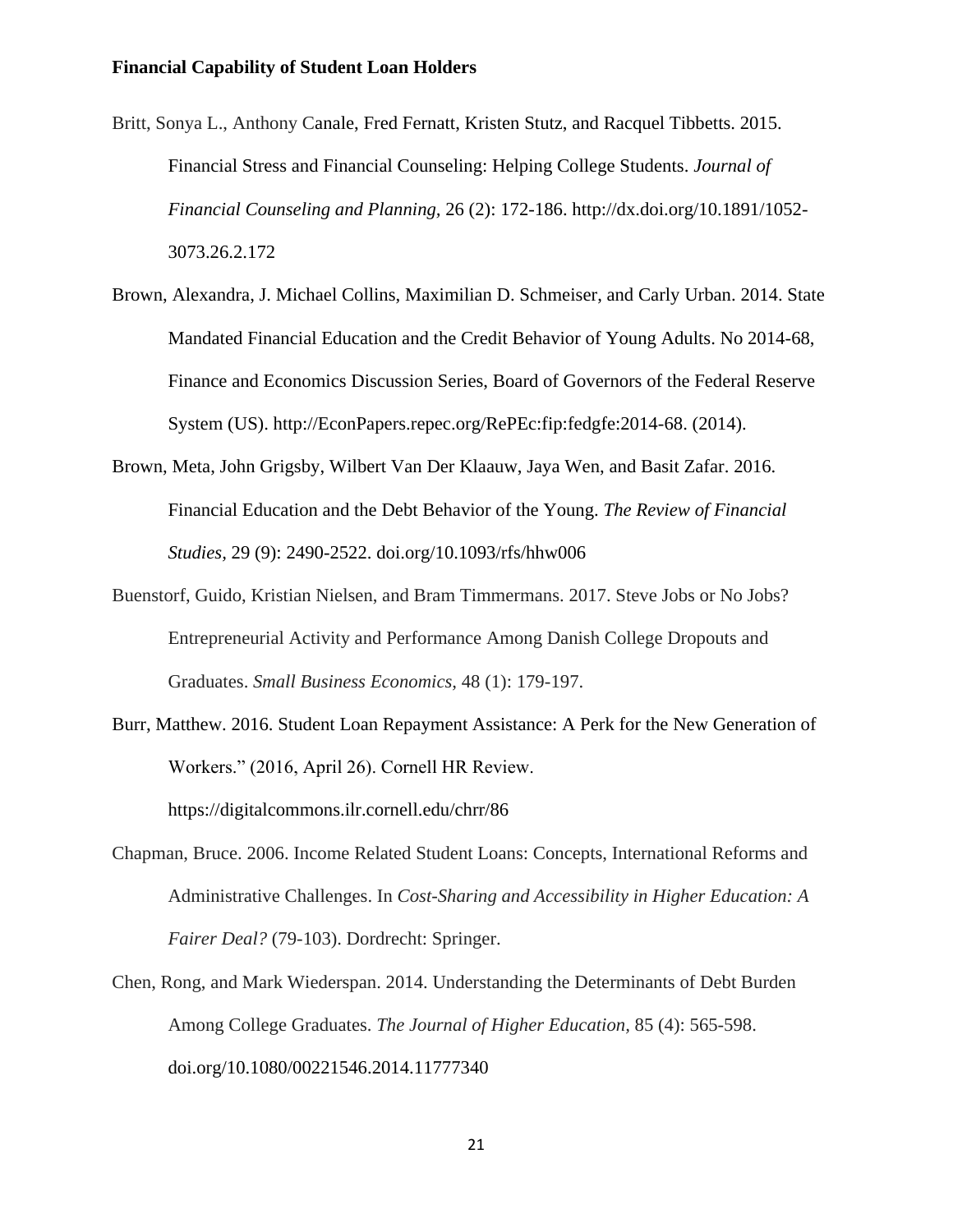- Cho, Soo Hyun, Yilan Xu, and D. Elizabeth Kiss. 2015. Understanding Student Loan Decisions: A Literature Review." *Family and Consumer Sciences Research Journal,* 43 (3): 229- 243. doi.org/10.1111/fcsr.12099
- Cigno, Alessandro, and Annalisa Luporini. 2009. Scholarships or Student Loans? Subsidizing Higher Education in the Presence of Moral Hazard. *Journal of Public Economic Theory,* 11 (1): 55-87. doi.org/10.1111/j.1467-9779.2008.01397.x
- Darolia, Rajeev. 2016. An Experiment on Information Use in College Student Loan Decisions. FRB of Philadelphia Working Paper No. 16-18. https://ssrn.com/abstract=2805857

Erikson, Erik H. 1982. *The Life Cycle Completed*. New York: Norton.

- Fan, Lu, and Swarn Chatterjee. 2019. Financial Socialization, Financial Education, and Student Loan Debt. *Journal of Family and Economic Issues,* 40 (1): 74-85.
- Flint, Thomas A. 1997. Predicting Student Loan Defaults. *The Journal of Higher Education,* 68 (3): 322-354. doi.org/10.1080/00221546.1997.11778986
- Henager, Robin, and Brenda J. Cude. 2016. Financial Literacy and Long-and Short-Term Financial Behavior in Different Age Groups. *Journal of Financial Counseling and Planning,* 27 (1): 3-19.
- Hendricks, Lutz, and Oksana Leukhina. 2017. How Risky is College Investment? *Review of Economic Dynamics,* 26: 140-163.
- Hill, Ronald Paul. 2019. Ready for the Revolution? Why Publishing Consumer Research is Changing. *Journal of Consumer Affairs,* 53 (3): 691-695.
- Houle, Jason N. 2014. Disparities in Debt: Parents' Socioeconomic Resources and Young Adult Student Loan Debt. *Sociology of Education,* 87 (1): 53-69. doi.org/10.1177%2F0038040713512213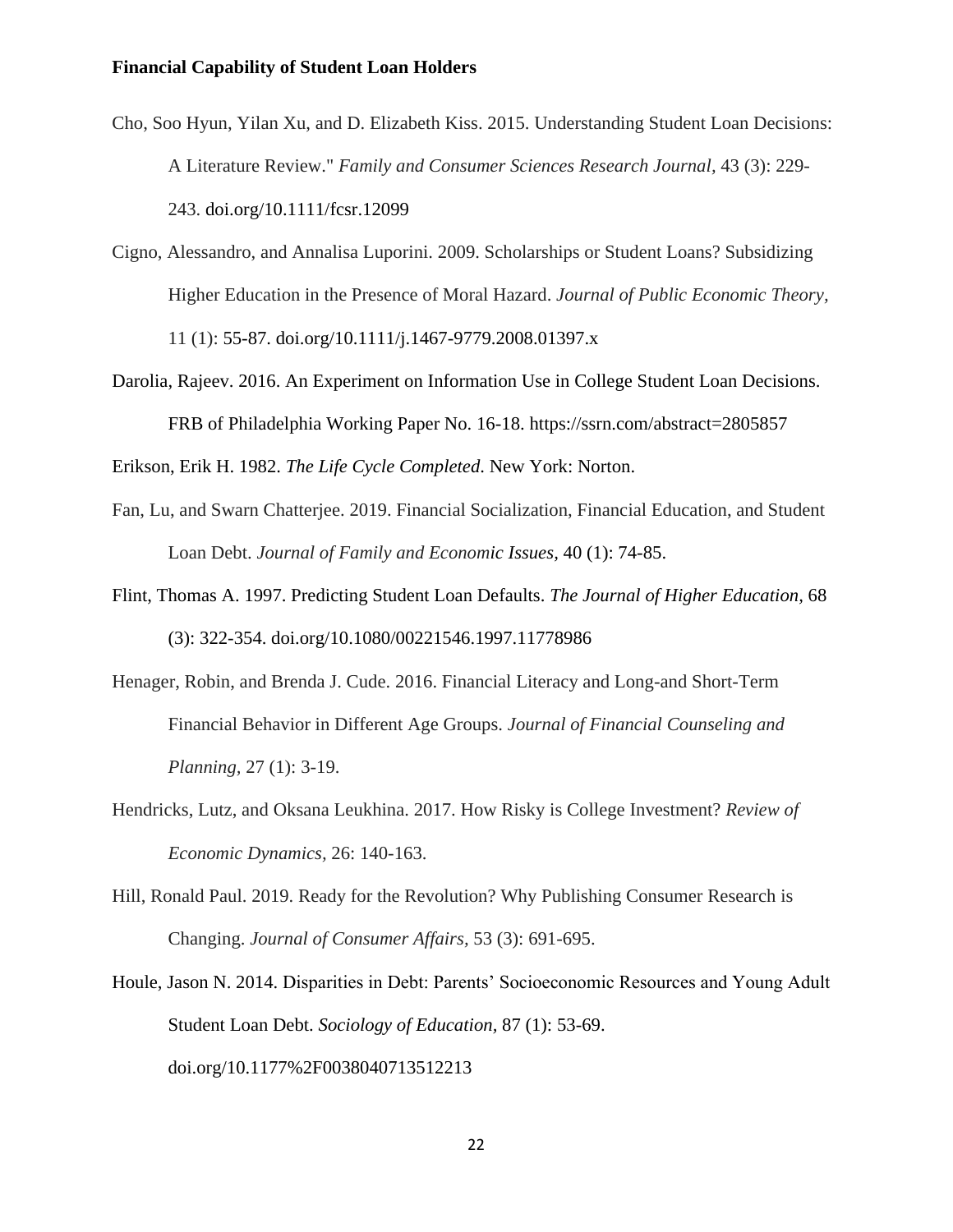- Huston, Sandra J. 2010. Measuring Financial Literacy. *Journal of Consumer Affairs,* 44 (2): 296- 316.
- Johnson, Carrie L., Barbara O'Neill, Sheri Lokken Worthy, Jean M. Lown, and Cathy F. Bowen. 2016. What are Student Loan Borrowers Thinking? Insights from Focus Groups on College Selection and Student Loan Decision Making. *Journal of Financial Counseling and Planning,* 27 (2): 184-198.
- Kaiser, T., Lusardi, A., Menkhoff, L., & Urban, C. J. 2020. *Financial Education Affects Financial Knowledge and Downstream Behaviors* (No. w27057). National Bureau of Economic Research.
- Kim, Jinhee, and Swarn Chatterjee. 2013. Childhood Financial Socialization and Young Adults' Financial Management. *Journal of Financial Counseling and Planning,* 24 (1): 61-79.
- Kim, Jinhee, and Swarn Chatterjee. 2019. Student Loans, Health, and Life Satisfaction of US Households: Evidence from a Panel Study. *Journal of Family and Economic Issues,* 40  $(1)$ : 36-50.
- Kim, Jinhee, Swarm Chatterjee, and Jung Kim. 2012. Debt Burden of Young Adults in the United States. *Journal of Financial Counseling and Planning,* 23 (2): 55-67.
- Lee, Jason, and John A. Mueller. 2014. Student Loan Debt Literacy: A Comparison of First-Generation and Continuing-Generation College Students. *Journal of College Student Development,* 55 (7): 714-719. doi: 10.1353/csd.2014.0074
- Letkiewicz, Jodi C., and Jonathan J. Fox. 2014. Conscientiousness, Financial Literacy, and Asset Accumulation of Young Adults. *Journal of Consumer Affairs,* 48 (2): 274-300.

Lim, HanNa, Stuart Heckman, Catherine Phillips Montalto, and Jodi Letkiewicz. 2014. Financial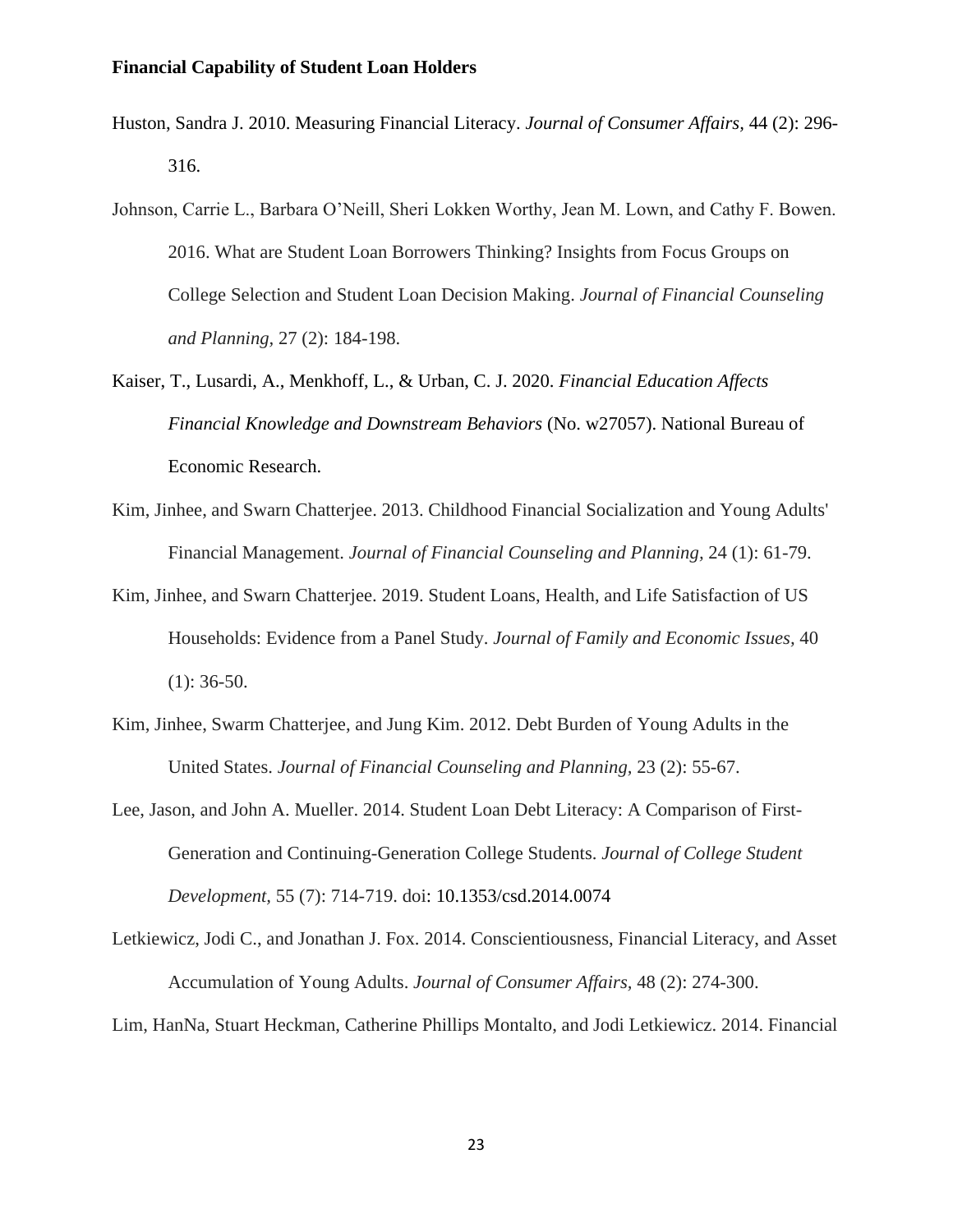Stress, Self-Efficacy, and Financial Help-Seeking Behavior of College Students. *Journal of Financial Counseling and Planning,* 25 (2): 148-160.

- Lin, Judy T., Christopher Bumcrot, Tippy Ulicny, Annamaria Lusardi, Gary Mottola, Christine Kieffer, and Gerri Walsh. 2016. *Financial Capability in the United States 2016.* Washington, DC: FINRA Investor Education Foundation.
- Lochner, Lance, and Alexander Monge-Naranjo. 2015. Student Loans and Repayment: Theory, Evidence and Policy. In *2015 Meeting Papers*, no. 724. Society for Economic Dynamics. doi:10.3386/w20849
- Looney, Adam, and Constantine Yannelis. 2015. A Crisis in Student Loans? How Changes in the Characteristics of Borrowers and in the Institutions They Attended Contributed to Rising Loan Defaults. *Brookings Papers on Economic Activity* (2): 1-89.

doi:10.1353/eca.2015.0003

- Lusardi, Annamaria, and Olivia S. Mitchell. 2014. The Economic Importance of Financial Literacy: Theory and Evidence. *Journal of Economic Literature,* 52 (1): 5-44. doi:org/10.3386/w18952
- Miller, Laura. 2004. The Option that is Not an Option: The Invalidity of the Partial Discharge Option for the Student Loan Debtor. *Wake Forest Law Review,* 39: 1053-1078.
- Montalto, Catherine P., Erica L. Phillips, Anne McDaniel, and Amanda R. Baker. 2019. College Student Financial Wellness: Student Loans and Beyond. *Journal of Family and Economic Issues* 40 (1): 3-21.
- Montford, William, and Ronald E. Goldsmith. 2016. How Gender and Financial Self‐efficacy Influence Investment Risk Taking. *International Journal of Consumer Studies,* 40 (1): 101-106. doi.org/10.1111/ijcs.12219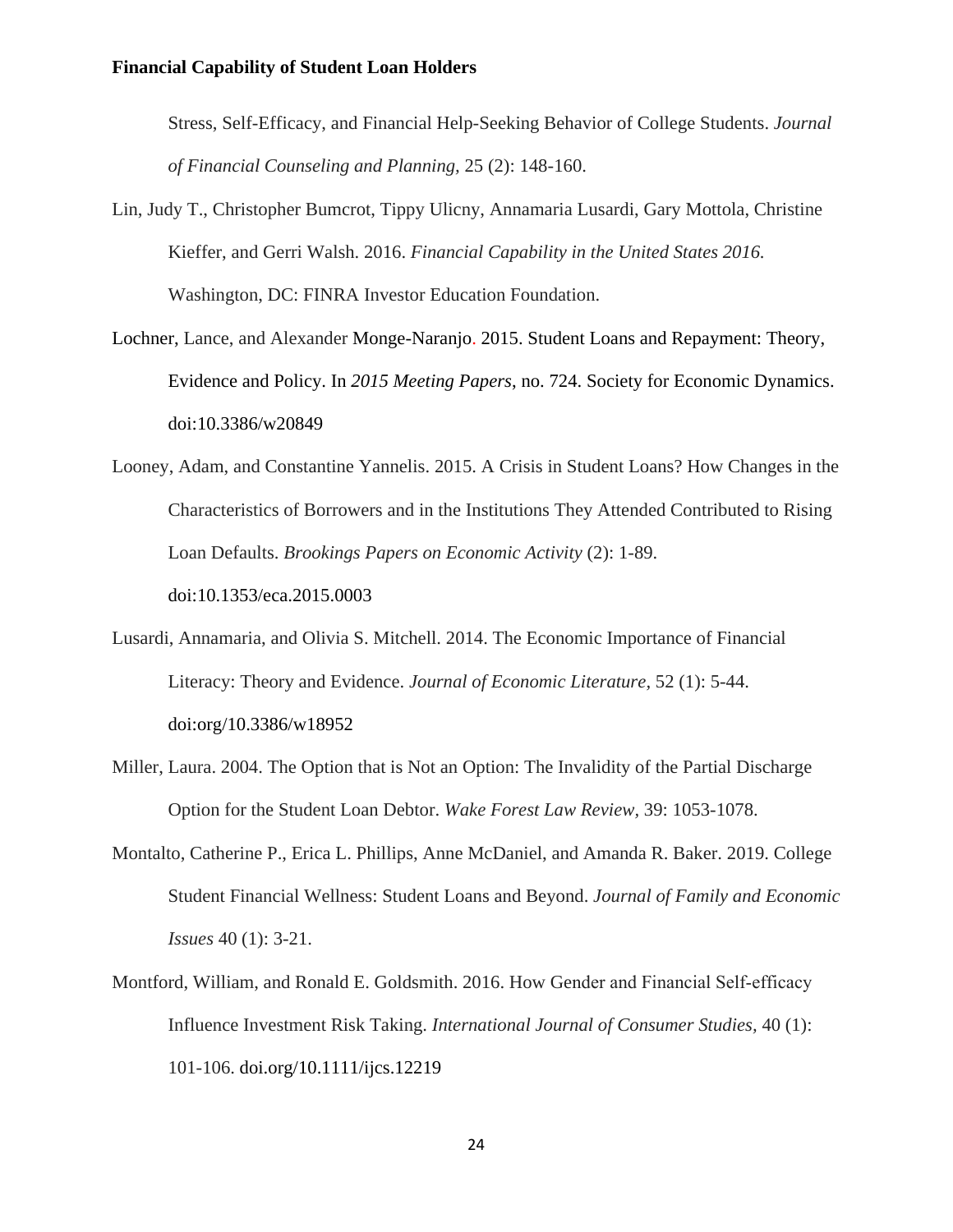- Murendo, Conrad, and Kingstone Mutsonziwa. 2017. Financial Literacy and Savings Decisions by Adult Financial Consumers in Zimbabwe. *International Journal of Consumer Studies,* 41 (1): 95-103. doi: 0.1111/ijcs.12318
- Newman, Barbara M., and Philip R. Newman, 1999. *Development Through Life: A Psychosocial*  Approach. 7<sup>th</sup> ed. Stamford: Cengage Learning.
- Park, Seung Eun. 2019. Understanding Dropouts Among Community College Students: Using Cluster Analysis and Data Mining." In *Essays on the Economics of Higher Education and Employment*. PhD dissertation, Columbia University.
- Prochaska, James O., Carlo C. DiClemente, and John C. Norcross. 1992. In Search of How People Change: Applications to Addictive Behaviors. *American Psychologist,* 47 (9): 1102–1114.
- Robb, Cliff A., Swarn Chatterjee, Nilton Porto, and Brenda J. Cude. 2019. The Influence of Student Loan Debt on Financial Satisfaction. *Journal of Family and Economic Issues,* 40 (1): 51-73.
- Riitsalu, Leonore, and Kaire Põder. 2016. A Glimpse of the Complexity of Factors that Influence Financial Literacy. *International Journal of Consumer Studies,* 40 (6): 722-731. [doi.org/10.1111/ijcs.12291](https://doi.org/10.1111/ijcs.12291)
- Schmeiser, Maximilian, Christiana Stoddard, and Carly Urban. 2016. Student Loan Information Provision and Academic Choices. *American Economic Review* 106 (5): 324-28. doi:10.1257/aer.p20161122
- U.S. Department of Education, National Center for Education Statistics (NCES). 2019. *The Condition of Education 2019 Undergraduate Retention and Graduation Rates* (NCES 2019-144), Washington, D.C. https://nces.ed.gov/programs/coe/indicator\_ctr.asp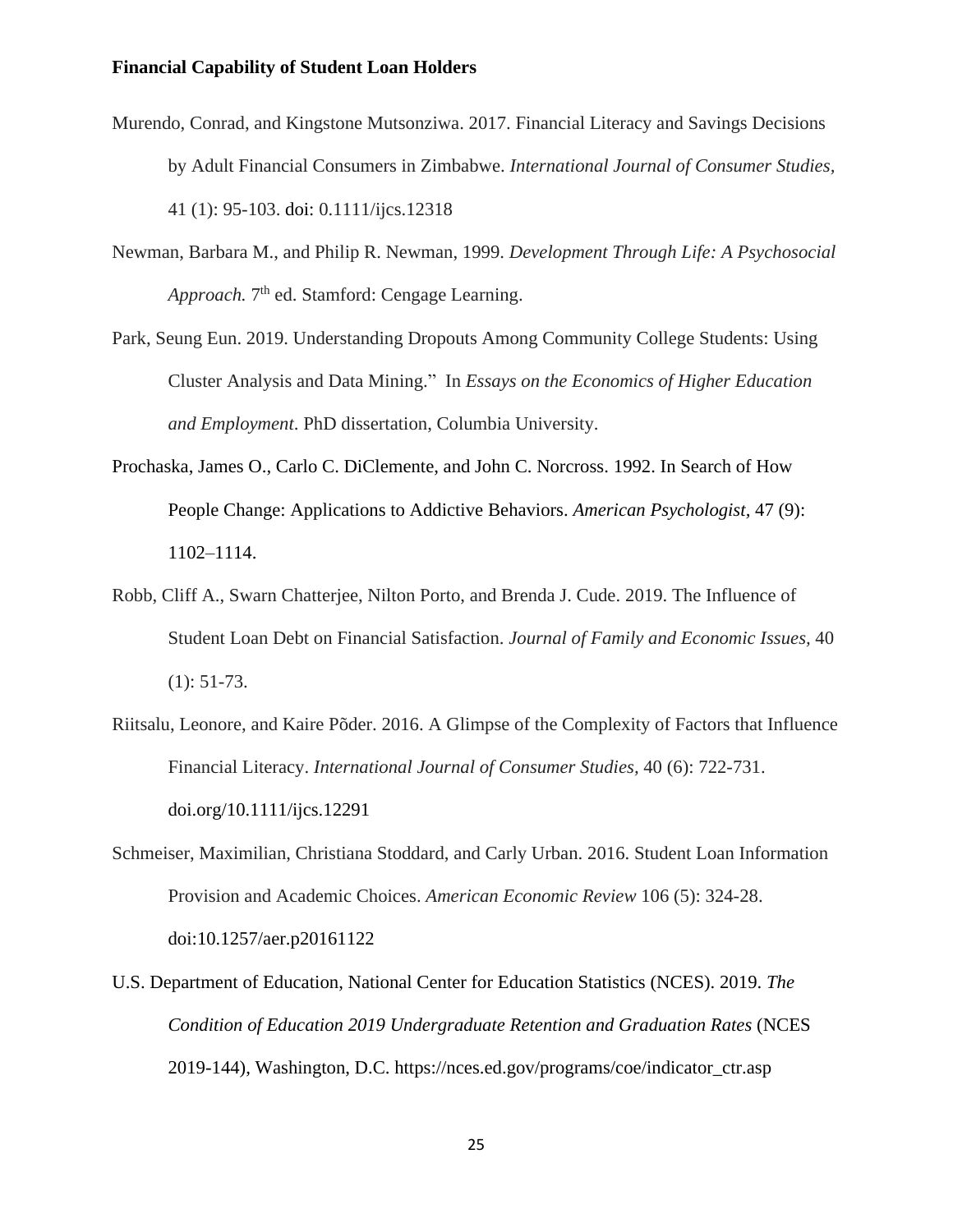- Wagner, Jamie, and William B. Walstad. 2019. The Effects of Financial Education on Short-term and Long‐Term Financial Behaviors." *Journal of Consumer Affairs,* 53 (1): 234-259.
- Walsemann, Katrina M., Gilbert C. Gee, and Danielle Gentile. 2015. Sick of our Loans: Student Borrowing and the Mental Health of Young Adults in the United States. *Social Science & Medicine* 124: 85-93.
- Xiao, Jing Jian, Swarn Chatterjee, and Jinhee Kim. 2014. Factors Associated with Financial Independence of Young Adults. *International Journal of Consumer Studies,* 38 (4): 394- 403. http://dx.doi.org/10.1111.ijcs.12106
- Xiao, Jing Jian, Cheng Chen, and Fuzhong Chen. 2014. Consumer Financial Capability and Financial Satisfaction." *Social Indicators Research,* 118 (1): 415-432. doi:org/10.1007/s11205-013-0414-8
- Xiao, Jing Jian, Cheng Chen, and Lei Sun. 2015. Age Differences in Consumer Financial Capability. *International Journal of Consumer Studies,* 39 (4): 387-395. doi: 10.1111/ijcs.12205
- Xiao, Jing Jian, and Barbara O'Neill. 2016. Consumer Financial Education and Financial Capability. *International Journal of Consumer Studies,* 40 (6): 712-721.
- Xiao, Jing Jian, Barbara O'Neill, Janice M. Prochaska, Claudia M. Kerbel, Patricia Brennan, and Barbara J. Bristow. 2004. A Consumer Education Programme Based on the Transtheoretical Model of Change." *International Journal of Consumer Studies,* 28 (1): 55-65. doi.org/10.1111/j.1470-6431.2004.00334.x
- Xiao, Jing Jian, and Nilton Porto. 2017. Financial Education and Financial Satisfaction: Financial Literacy, Behavior, and Capability as Mediators. *International Journal of Bank Marketing,* 35 (5): 805-817.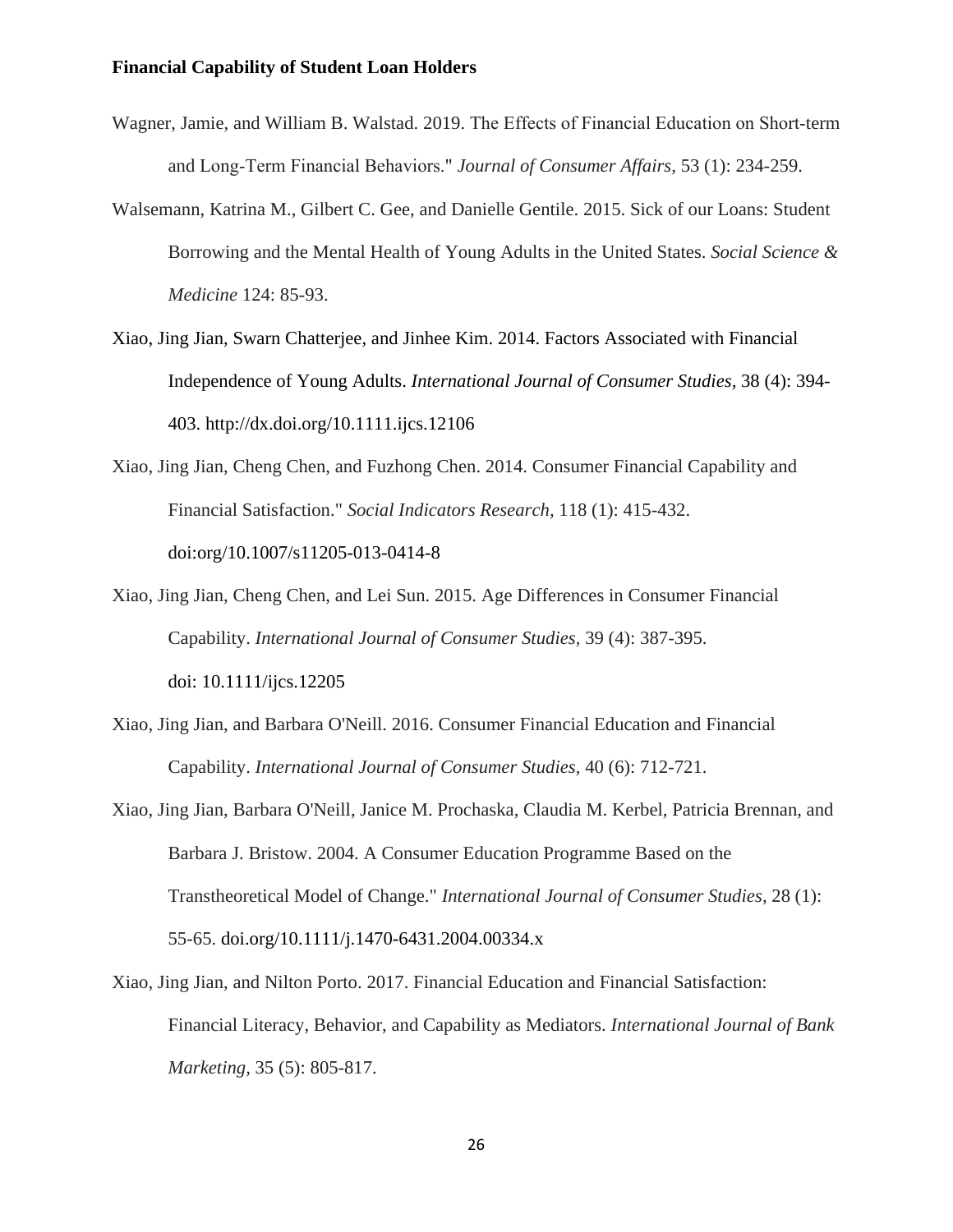- Xiao, Jing Jian, Chuanyi Tang, Joyce Serido, and Soyeon Shim. 2011. Antecedents and Consequences of Risky Credit Behavior among College Students: Application and Extension of the Theory of Planned Behavior. *Journal of Public Policy & Marketing,* 30 (2): 239-245.
- Zhang, Qun, and Hyungsoo Kim. 2019. American Young Adults' Debt and Psychological Distress. *Journal of Family and Economic Issues,* 40 (1): 22-35.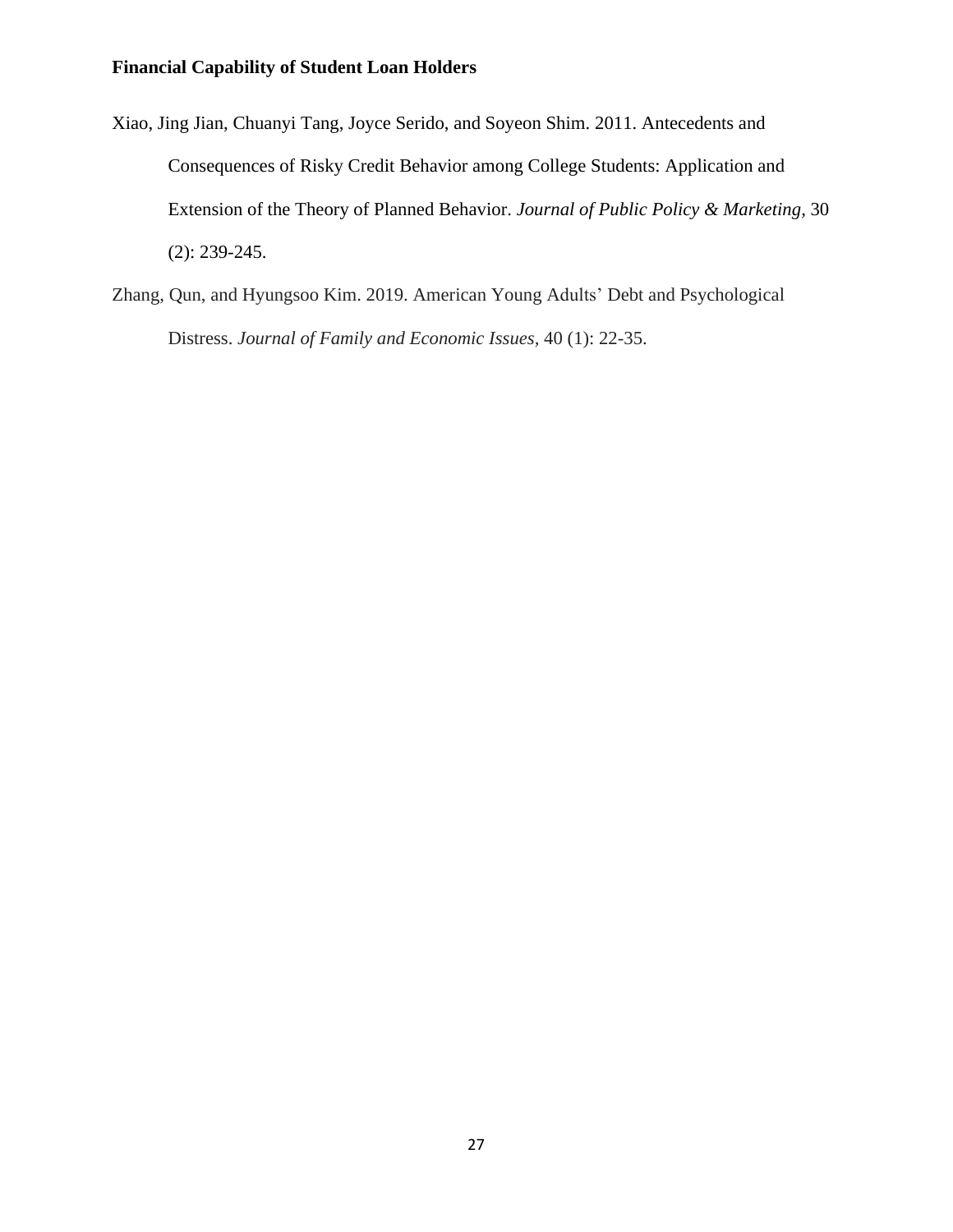Table 1

*Variable Specifications*

| Variable name                                                                                                            | Variable label                                                                                                                                                                                                                                                                                                        | <b>Attribute</b>                                                                                                                                                                                                                                                                                                                                                                                                                                                                                                                                                                                                                                                                                                                                                                                                                                                                                                                                                                                                                                                                                                                                                                                                                                                                                                                    |  |
|--------------------------------------------------------------------------------------------------------------------------|-----------------------------------------------------------------------------------------------------------------------------------------------------------------------------------------------------------------------------------------------------------------------------------------------------------------------|-------------------------------------------------------------------------------------------------------------------------------------------------------------------------------------------------------------------------------------------------------------------------------------------------------------------------------------------------------------------------------------------------------------------------------------------------------------------------------------------------------------------------------------------------------------------------------------------------------------------------------------------------------------------------------------------------------------------------------------------------------------------------------------------------------------------------------------------------------------------------------------------------------------------------------------------------------------------------------------------------------------------------------------------------------------------------------------------------------------------------------------------------------------------------------------------------------------------------------------------------------------------------------------------------------------------------------------|--|
|                                                                                                                          | Financial capability                                                                                                                                                                                                                                                                                                  |                                                                                                                                                                                                                                                                                                                                                                                                                                                                                                                                                                                                                                                                                                                                                                                                                                                                                                                                                                                                                                                                                                                                                                                                                                                                                                                                     |  |
| Sum(m6, m7,                                                                                                              | Objective financial literacy                                                                                                                                                                                                                                                                                          | 0-6, the sum of correct numbers for financial literacy                                                                                                                                                                                                                                                                                                                                                                                                                                                                                                                                                                                                                                                                                                                                                                                                                                                                                                                                                                                                                                                                                                                                                                                                                                                                              |  |
| m8, m31, m9,                                                                                                             |                                                                                                                                                                                                                                                                                                                       | questions. The original financial literacy variables (m6-                                                                                                                                                                                                                                                                                                                                                                                                                                                                                                                                                                                                                                                                                                                                                                                                                                                                                                                                                                                                                                                                                                                                                                                                                                                                           |  |
| m10                                                                                                                      |                                                                                                                                                                                                                                                                                                                       | $m10$ ) were recoded to binary variables in which 1=correct                                                                                                                                                                                                                                                                                                                                                                                                                                                                                                                                                                                                                                                                                                                                                                                                                                                                                                                                                                                                                                                                                                                                                                                                                                                                         |  |
|                                                                                                                          |                                                                                                                                                                                                                                                                                                                       | answer, 0=otherwise and then the new variables were                                                                                                                                                                                                                                                                                                                                                                                                                                                                                                                                                                                                                                                                                                                                                                                                                                                                                                                                                                                                                                                                                                                                                                                                                                                                                 |  |
|                                                                                                                          |                                                                                                                                                                                                                                                                                                                       | summed to form the score. These questions asked financial                                                                                                                                                                                                                                                                                                                                                                                                                                                                                                                                                                                                                                                                                                                                                                                                                                                                                                                                                                                                                                                                                                                                                                                                                                                                           |  |
|                                                                                                                          |                                                                                                                                                                                                                                                                                                                       | knowledge about interest (m6), inflation (m7), bond (m8),                                                                                                                                                                                                                                                                                                                                                                                                                                                                                                                                                                                                                                                                                                                                                                                                                                                                                                                                                                                                                                                                                                                                                                                                                                                                           |  |
|                                                                                                                          |                                                                                                                                                                                                                                                                                                                       | loan (m31), mortgage (m9), and stock (m10). More details                                                                                                                                                                                                                                                                                                                                                                                                                                                                                                                                                                                                                                                                                                                                                                                                                                                                                                                                                                                                                                                                                                                                                                                                                                                                            |  |
|                                                                                                                          |                                                                                                                                                                                                                                                                                                                       | about these questions can be found at Lin et al. (2016).                                                                                                                                                                                                                                                                                                                                                                                                                                                                                                                                                                                                                                                                                                                                                                                                                                                                                                                                                                                                                                                                                                                                                                                                                                                                            |  |
| M <sub>4</sub>                                                                                                           | Subjective financial literacy                                                                                                                                                                                                                                                                                         | The question is "On a scale from 1 to 7, where 1 means                                                                                                                                                                                                                                                                                                                                                                                                                                                                                                                                                                                                                                                                                                                                                                                                                                                                                                                                                                                                                                                                                                                                                                                                                                                                              |  |
|                                                                                                                          |                                                                                                                                                                                                                                                                                                                       | very low and 7 means very high, how would you assess                                                                                                                                                                                                                                                                                                                                                                                                                                                                                                                                                                                                                                                                                                                                                                                                                                                                                                                                                                                                                                                                                                                                                                                                                                                                                |  |
|                                                                                                                          |                                                                                                                                                                                                                                                                                                                       | your overall financial knowledge?"                                                                                                                                                                                                                                                                                                                                                                                                                                                                                                                                                                                                                                                                                                                                                                                                                                                                                                                                                                                                                                                                                                                                                                                                                                                                                                  |  |
|                                                                                                                          |                                                                                                                                                                                                                                                                                                                       |                                                                                                                                                                                                                                                                                                                                                                                                                                                                                                                                                                                                                                                                                                                                                                                                                                                                                                                                                                                                                                                                                                                                                                                                                                                                                                                                     |  |
|                                                                                                                          |                                                                                                                                                                                                                                                                                                                       |                                                                                                                                                                                                                                                                                                                                                                                                                                                                                                                                                                                                                                                                                                                                                                                                                                                                                                                                                                                                                                                                                                                                                                                                                                                                                                                                     |  |
|                                                                                                                          |                                                                                                                                                                                                                                                                                                                       |                                                                                                                                                                                                                                                                                                                                                                                                                                                                                                                                                                                                                                                                                                                                                                                                                                                                                                                                                                                                                                                                                                                                                                                                                                                                                                                                     |  |
|                                                                                                                          |                                                                                                                                                                                                                                                                                                                       |                                                                                                                                                                                                                                                                                                                                                                                                                                                                                                                                                                                                                                                                                                                                                                                                                                                                                                                                                                                                                                                                                                                                                                                                                                                                                                                                     |  |
|                                                                                                                          |                                                                                                                                                                                                                                                                                                                       |                                                                                                                                                                                                                                                                                                                                                                                                                                                                                                                                                                                                                                                                                                                                                                                                                                                                                                                                                                                                                                                                                                                                                                                                                                                                                                                                     |  |
|                                                                                                                          |                                                                                                                                                                                                                                                                                                                       |                                                                                                                                                                                                                                                                                                                                                                                                                                                                                                                                                                                                                                                                                                                                                                                                                                                                                                                                                                                                                                                                                                                                                                                                                                                                                                                                     |  |
|                                                                                                                          |                                                                                                                                                                                                                                                                                                                       |                                                                                                                                                                                                                                                                                                                                                                                                                                                                                                                                                                                                                                                                                                                                                                                                                                                                                                                                                                                                                                                                                                                                                                                                                                                                                                                                     |  |
|                                                                                                                          |                                                                                                                                                                                                                                                                                                                       |                                                                                                                                                                                                                                                                                                                                                                                                                                                                                                                                                                                                                                                                                                                                                                                                                                                                                                                                                                                                                                                                                                                                                                                                                                                                                                                                     |  |
|                                                                                                                          |                                                                                                                                                                                                                                                                                                                       |                                                                                                                                                                                                                                                                                                                                                                                                                                                                                                                                                                                                                                                                                                                                                                                                                                                                                                                                                                                                                                                                                                                                                                                                                                                                                                                                     |  |
|                                                                                                                          |                                                                                                                                                                                                                                                                                                                       |                                                                                                                                                                                                                                                                                                                                                                                                                                                                                                                                                                                                                                                                                                                                                                                                                                                                                                                                                                                                                                                                                                                                                                                                                                                                                                                                     |  |
|                                                                                                                          |                                                                                                                                                                                                                                                                                                                       |                                                                                                                                                                                                                                                                                                                                                                                                                                                                                                                                                                                                                                                                                                                                                                                                                                                                                                                                                                                                                                                                                                                                                                                                                                                                                                                                     |  |
|                                                                                                                          |                                                                                                                                                                                                                                                                                                                       |                                                                                                                                                                                                                                                                                                                                                                                                                                                                                                                                                                                                                                                                                                                                                                                                                                                                                                                                                                                                                                                                                                                                                                                                                                                                                                                                     |  |
|                                                                                                                          |                                                                                                                                                                                                                                                                                                                       |                                                                                                                                                                                                                                                                                                                                                                                                                                                                                                                                                                                                                                                                                                                                                                                                                                                                                                                                                                                                                                                                                                                                                                                                                                                                                                                                     |  |
|                                                                                                                          |                                                                                                                                                                                                                                                                                                                       |                                                                                                                                                                                                                                                                                                                                                                                                                                                                                                                                                                                                                                                                                                                                                                                                                                                                                                                                                                                                                                                                                                                                                                                                                                                                                                                                     |  |
|                                                                                                                          |                                                                                                                                                                                                                                                                                                                       |                                                                                                                                                                                                                                                                                                                                                                                                                                                                                                                                                                                                                                                                                                                                                                                                                                                                                                                                                                                                                                                                                                                                                                                                                                                                                                                                     |  |
|                                                                                                                          |                                                                                                                                                                                                                                                                                                                       |                                                                                                                                                                                                                                                                                                                                                                                                                                                                                                                                                                                                                                                                                                                                                                                                                                                                                                                                                                                                                                                                                                                                                                                                                                                                                                                                     |  |
|                                                                                                                          |                                                                                                                                                                                                                                                                                                                       |                                                                                                                                                                                                                                                                                                                                                                                                                                                                                                                                                                                                                                                                                                                                                                                                                                                                                                                                                                                                                                                                                                                                                                                                                                                                                                                                     |  |
|                                                                                                                          |                                                                                                                                                                                                                                                                                                                       |                                                                                                                                                                                                                                                                                                                                                                                                                                                                                                                                                                                                                                                                                                                                                                                                                                                                                                                                                                                                                                                                                                                                                                                                                                                                                                                                     |  |
|                                                                                                                          |                                                                                                                                                                                                                                                                                                                       |                                                                                                                                                                                                                                                                                                                                                                                                                                                                                                                                                                                                                                                                                                                                                                                                                                                                                                                                                                                                                                                                                                                                                                                                                                                                                                                                     |  |
|                                                                                                                          |                                                                                                                                                                                                                                                                                                                       |                                                                                                                                                                                                                                                                                                                                                                                                                                                                                                                                                                                                                                                                                                                                                                                                                                                                                                                                                                                                                                                                                                                                                                                                                                                                                                                                     |  |
|                                                                                                                          |                                                                                                                                                                                                                                                                                                                       |                                                                                                                                                                                                                                                                                                                                                                                                                                                                                                                                                                                                                                                                                                                                                                                                                                                                                                                                                                                                                                                                                                                                                                                                                                                                                                                                     |  |
|                                                                                                                          |                                                                                                                                                                                                                                                                                                                       |                                                                                                                                                                                                                                                                                                                                                                                                                                                                                                                                                                                                                                                                                                                                                                                                                                                                                                                                                                                                                                                                                                                                                                                                                                                                                                                                     |  |
|                                                                                                                          |                                                                                                                                                                                                                                                                                                                       |                                                                                                                                                                                                                                                                                                                                                                                                                                                                                                                                                                                                                                                                                                                                                                                                                                                                                                                                                                                                                                                                                                                                                                                                                                                                                                                                     |  |
|                                                                                                                          |                                                                                                                                                                                                                                                                                                                       |                                                                                                                                                                                                                                                                                                                                                                                                                                                                                                                                                                                                                                                                                                                                                                                                                                                                                                                                                                                                                                                                                                                                                                                                                                                                                                                                     |  |
|                                                                                                                          |                                                                                                                                                                                                                                                                                                                       |                                                                                                                                                                                                                                                                                                                                                                                                                                                                                                                                                                                                                                                                                                                                                                                                                                                                                                                                                                                                                                                                                                                                                                                                                                                                                                                                     |  |
|                                                                                                                          |                                                                                                                                                                                                                                                                                                                       |                                                                                                                                                                                                                                                                                                                                                                                                                                                                                                                                                                                                                                                                                                                                                                                                                                                                                                                                                                                                                                                                                                                                                                                                                                                                                                                                     |  |
|                                                                                                                          |                                                                                                                                                                                                                                                                                                                       |                                                                                                                                                                                                                                                                                                                                                                                                                                                                                                                                                                                                                                                                                                                                                                                                                                                                                                                                                                                                                                                                                                                                                                                                                                                                                                                                     |  |
|                                                                                                                          |                                                                                                                                                                                                                                                                                                                       |                                                                                                                                                                                                                                                                                                                                                                                                                                                                                                                                                                                                                                                                                                                                                                                                                                                                                                                                                                                                                                                                                                                                                                                                                                                                                                                                     |  |
|                                                                                                                          |                                                                                                                                                                                                                                                                                                                       |                                                                                                                                                                                                                                                                                                                                                                                                                                                                                                                                                                                                                                                                                                                                                                                                                                                                                                                                                                                                                                                                                                                                                                                                                                                                                                                                     |  |
|                                                                                                                          |                                                                                                                                                                                                                                                                                                                       |                                                                                                                                                                                                                                                                                                                                                                                                                                                                                                                                                                                                                                                                                                                                                                                                                                                                                                                                                                                                                                                                                                                                                                                                                                                                                                                                     |  |
|                                                                                                                          |                                                                                                                                                                                                                                                                                                                       |                                                                                                                                                                                                                                                                                                                                                                                                                                                                                                                                                                                                                                                                                                                                                                                                                                                                                                                                                                                                                                                                                                                                                                                                                                                                                                                                     |  |
|                                                                                                                          |                                                                                                                                                                                                                                                                                                                       |                                                                                                                                                                                                                                                                                                                                                                                                                                                                                                                                                                                                                                                                                                                                                                                                                                                                                                                                                                                                                                                                                                                                                                                                                                                                                                                                     |  |
| Sum(J3, J5,<br>J31, J33, J8J9)<br>$M1_1$<br>G34, A5,<br>A22_2015<br>a3<br>A4a_new_w<br>aб<br>a11<br>a9<br>$A3Ar_w$<br>a8 | Desirable financial behavior<br>Perceived financial<br>capability<br>Financial capability index<br>Student loan variables<br>Education attainment type<br>Socioeconomic variables<br>Being female (vs. male)<br>Being Non-White<br>Being married<br>Having dependent children<br>Working<br>Age group<br>Income level | The sum of five desirable financial behaviors: spending<br>within income (J3), saving for emergency (J5), budgeting<br>(J31), setting financial goals (J33), and calculating<br>retirement needs (J8 and J9). All of these variables are<br>appropriately recoded to binary variables.<br>The question is "I am good at dealing with day-to-day<br>financial matters, such as checking accounts, credit and<br>debit cards, and tracking expenses," 1-strongly disagree, 7-<br>strongly agree.<br>A sum of Z scores of objective knowledge, subjective<br>knowledge, financial behavior, and perceived financial<br>capability variables.<br>The question is "Did you complete the most recent<br>educational program for which you borrowed<br>money? "1=yes, 2=no, 3=still enrolled in the program.<br>Graduates (G34=1 and A5=6, 7), Dropouts (G34=2, and<br>A5-4), Enrolled (G34=3 and A22_2015=1)<br>Recoded, 1=female, 0=male<br>Recoded, 1=non-white, 0=white<br>Recoded, 1=married, 0=not married<br>Recoded, $1 = yes$ , $0 = no$<br>Recoded, 1=yes, 0=no<br>Recoded to 3 age groups:<br>$1 - 18 - 34$<br>$2 - 35 - 54$<br>3-55 or older<br>Recoded to 4 income levels:<br>1-Less than \$25,000<br>2-At least \$25,000 but less than \$50,000<br>3-At least \$50,000 but less than \$75,000<br>4-At least \$75,000 or more |  |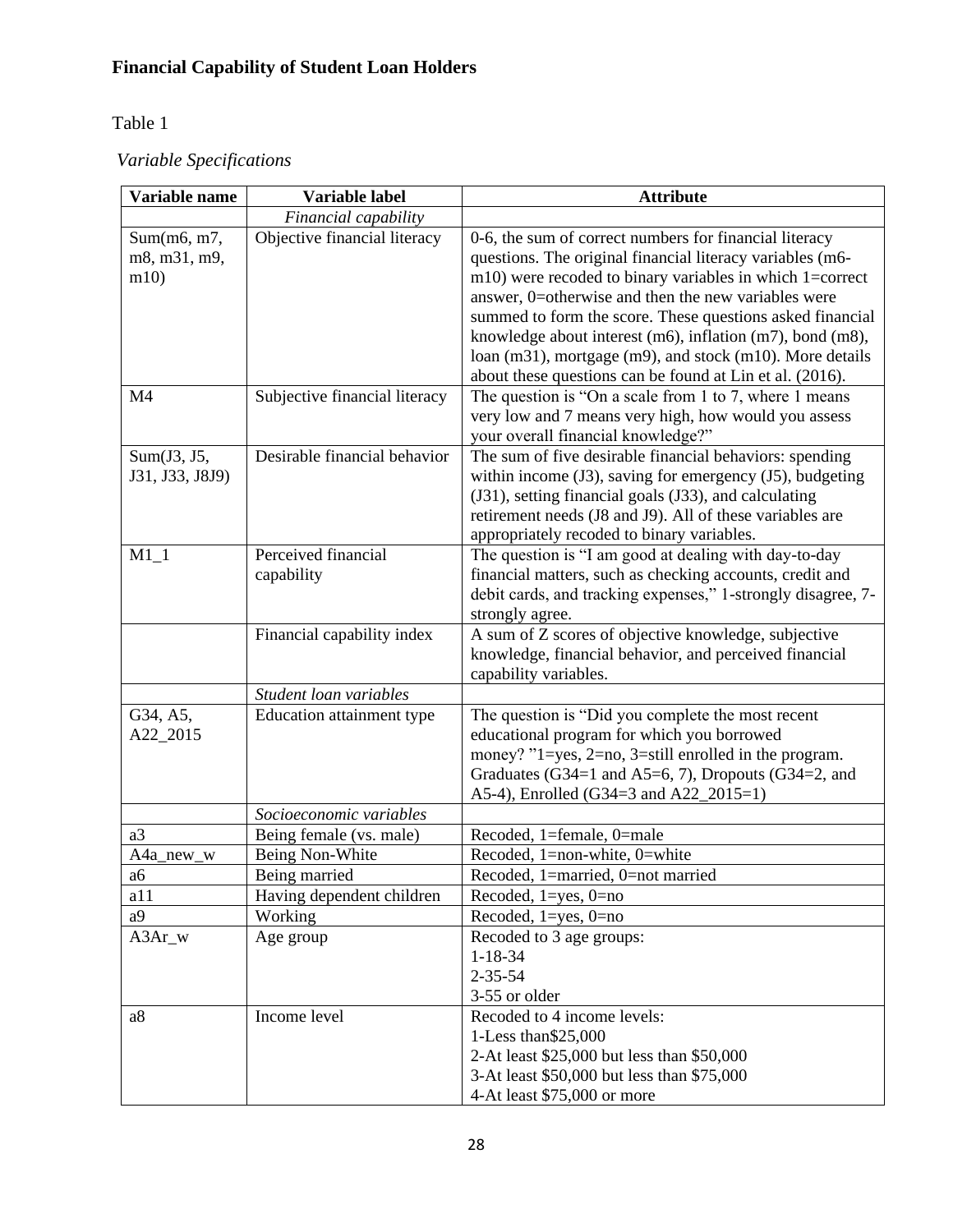Table 2

*Descriptive Statistics of the Sample (%)*

|                            | Graduates | Dropouts | Enrollees |
|----------------------------|-----------|----------|-----------|
| Gender (Female=1)          | 60%       | 63%      | 66%       |
| Age 18-34                  | 55%       | 57%      | 86%       |
| Age 35-54                  | 38%       | 36%      | 12%       |
| Age 55 or older            | 7%        | 6%       | 2%        |
| Income under \$25,000      | 13%       | 37%      | 57%       |
| Income \$25,000-\$49,999   | 25%       | 35%      | 21%       |
| Income \$50,000-\$74,999   | 41%       | 24%      | 16%       |
| Income $$75,000$ or higher | 21%       | 4%       | 6%        |
| Ethnicity (White=1)        | 64%       | 60%      | 54%       |
| $Married=1$                | 51%       | 38%      | 14%       |
| Dependent Child $(ren)=1$  | 48%       | 48%      | 22%       |
| Working $=1$               | 84%       | 58%      | 30%       |
| Observations (3,312)       | 2,065     | 762      | 485       |

FINRA 2015 National Financial Capability Study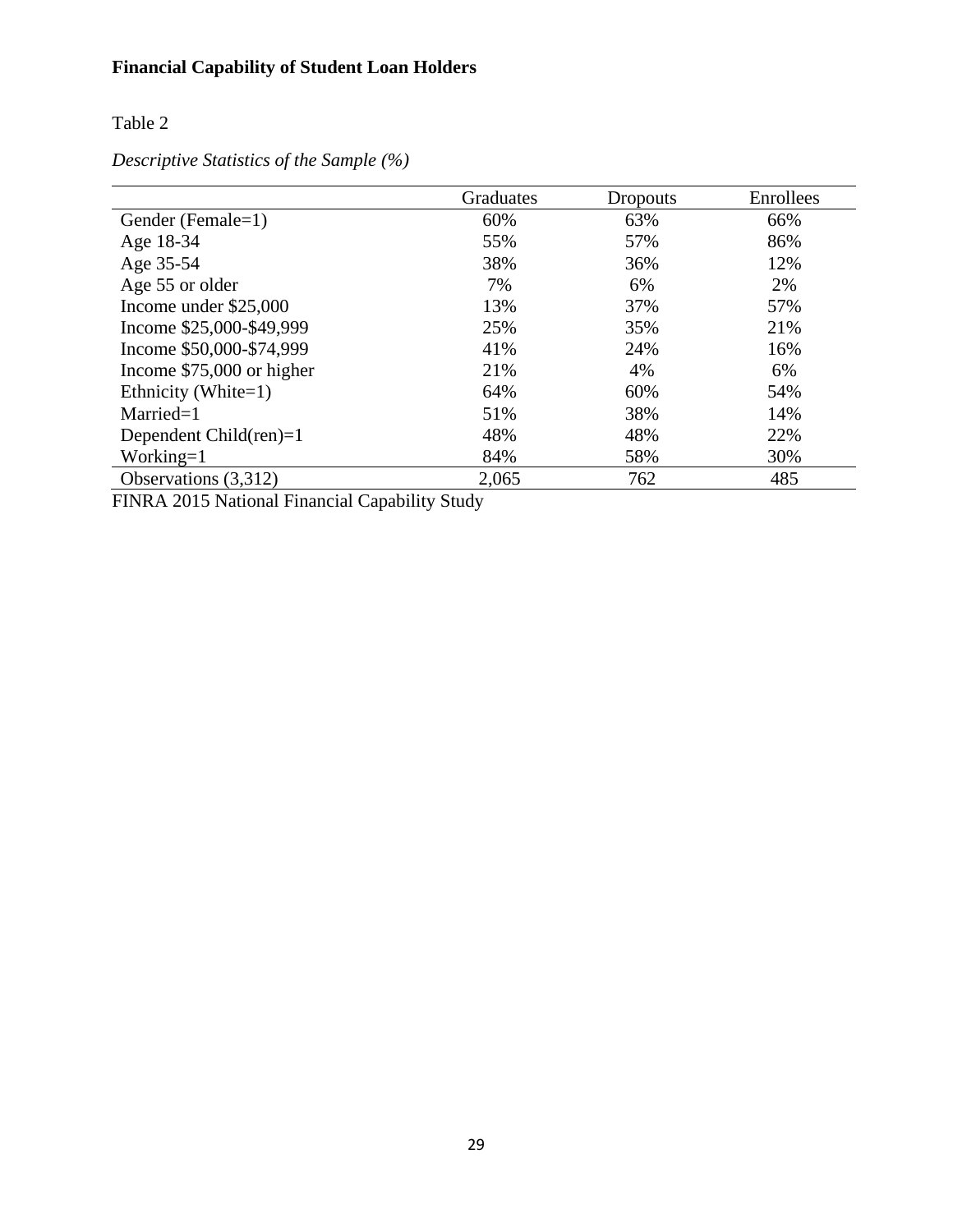Table 3

*Result of MANOVA of Financial Capability Indicators*

| <b>Financial Capability</b>          | Holder           |         |           |             |
|--------------------------------------|------------------|---------|-----------|-------------|
| Type                                 |                  | Mean    | <b>ST</b> | Diff        |
| Objective financial knowledge (0-6)  |                  |         |           |             |
|                                      | Graduates        | 3.43    | 1.48      | a           |
|                                      | Dropouts         | 2.69    | 1.26      | $\mathbf b$ |
|                                      | <b>Enrollees</b> | 2.75    | 1.16      | $\mathbf b$ |
|                                      | Total            | 2.96    | 1.30      |             |
| Subjective financial knowledge (1-7) |                  |         |           |             |
|                                      | Graduates        | 5.32    | 1.60      | a           |
|                                      | Dropouts         | 4.89    | 1.37      | $\mathbf b$ |
|                                      | Enrollees        | 4.85    | 1.27      | $\mathbf b$ |
|                                      | Total            | 5.02    | 1.41      |             |
| Perceived financial capability (1-7) |                  |         |           |             |
|                                      | Graduates        | 5.84    | 1.52      | a           |
|                                      | Dropouts         | 5.31    | 1.30      | $\mathbf b$ |
|                                      | Enrollees        | 5.30    | 1.21      | $\mathbf b$ |
|                                      | Total            | 5.48    | 1.34      |             |
| Desirable financial behavior (0-5)   |                  |         |           |             |
|                                      | Graduates        | 2.62    | 1.50      | a           |
|                                      | Dropouts         | 1.75    | 1.29      | $\mathbf b$ |
|                                      | Enrollees        | 1.84    | 1.19      | $\mathbf b$ |
|                                      | Total            | 2.07    | 1.33      |             |
| Financial capability index           |                  |         |           |             |
|                                      | Graduates        | 0.22    | 1.26      | a           |
|                                      | Dropouts         | $-1.52$ | 1.04      | $\mathbf b$ |
|                                      | Enrollees        | $-1.47$ | 1.01      | $\mathbf b$ |
|                                      | Total            | $-0.62$ | 1.10      |             |

Note. In the column "Diff," group a is statistically different from group b at significance level of 1% based on post hoc tests. For example, for objective financial knowledge, the mean score of college graduates is significantly higher than the other two groups, while there is no difference between scores of college dropouts and enrollees.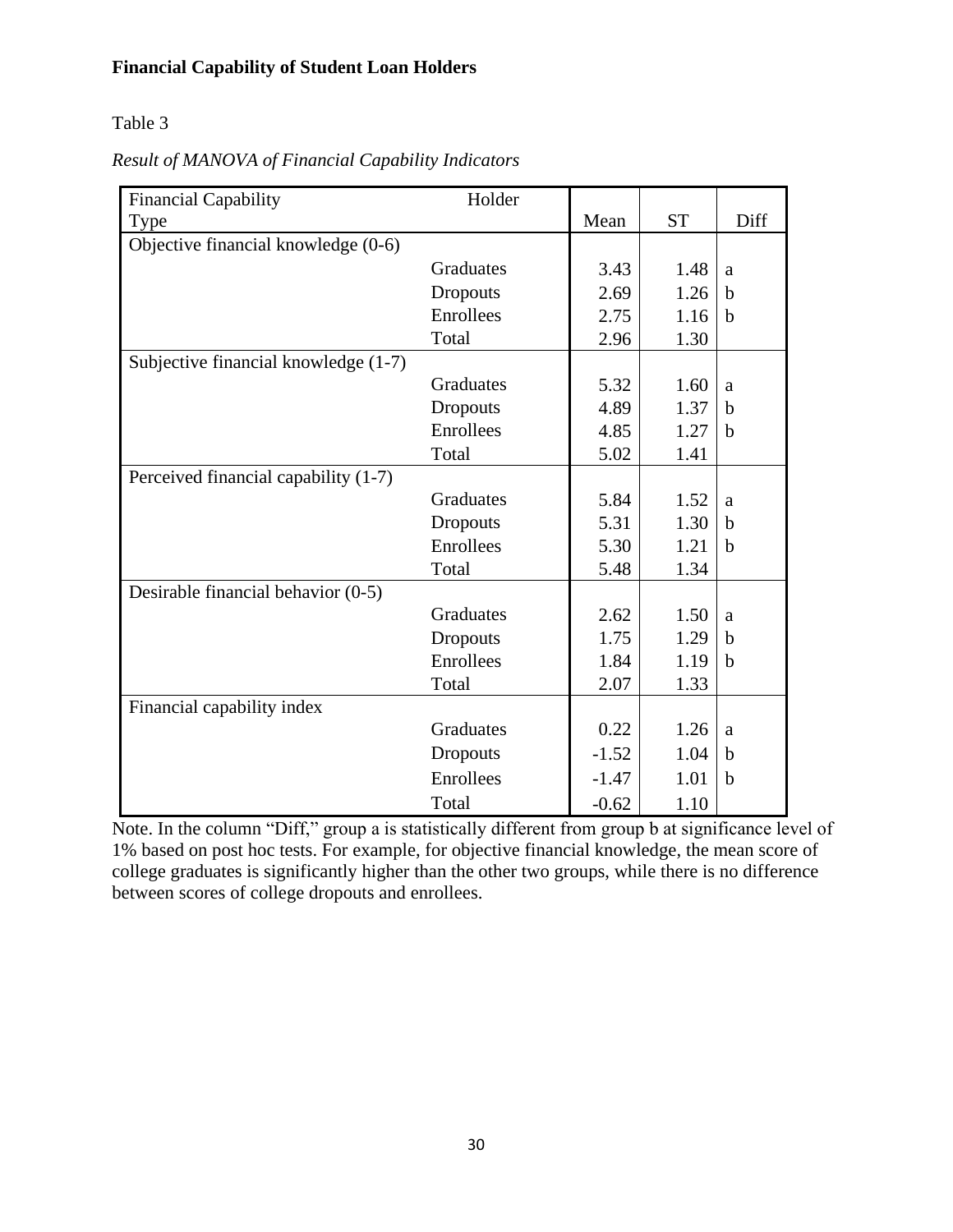| Table 4. OLS Reglession Results on Financial Capability Variables | (1)                    | (2)                    | (3)         | (4)              | (5)              |
|-------------------------------------------------------------------|------------------------|------------------------|-------------|------------------|------------------|
|                                                                   | Objective              | Subjective             | Perceived   | Desirable        | Financial        |
|                                                                   | Financial              | Financial              | Financial   | Financial        | Capability       |
|                                                                   | Knowledge              | Knowledge              | Capability  | <b>Behaviors</b> | Index            |
|                                                                   | $b$ /se                | $b$ /se                | b/se        | b/se             | $b$ /se          |
| Loan Type (ref: Enrolled)                                         |                        |                        |             |                  |                  |
| Graduates                                                         | $0.3599***$            | 0.1152                 | $0.3231**$  | $0.3706***$      | $0.7872***$      |
|                                                                   | (0.085)                | (0.073)                | (0.096)     | (0.073)          | (0.141)          |
| Dropouts                                                          | $-0.1947$ *            | $-0.1484$ <sup>*</sup> | $-0.0778$   | $-0.1946$ **     | $-0.4246*$       |
|                                                                   | (0.095)                | (0.072)                | (0.098)     | (0.071)          | (0.131)          |
| Female=1                                                          | $-0.4519***$           | $-0.4285***$           | $-0.0760$   | $-0.2204***$     | $-0.8290***$     |
|                                                                   |                        |                        |             |                  |                  |
|                                                                   | (0.065)                | (0.035)                | (0.049)     | (0.042)          | (0.073)          |
| Age (ref: 18-34)<br>$35 - 54$                                     | $0.3083***$            |                        |             |                  |                  |
|                                                                   |                        | 0.0484                 | $-0.0183$   | $-0.3481***$     | $-0.0163$        |
|                                                                   | (0.063)                | (0.044)                | (0.067)     | (0.047)          | (0.105)          |
| 55 and older                                                      | $0.5791***$            | 0.0925                 | $0.2829**$  | $-0.1096$        | $0.5554***$      |
|                                                                   | (0.122)                | (0.090)                | (0.098)     | (0.095)          | (0.157)          |
| Income (ref: under \$25,000)                                      |                        |                        |             |                  |                  |
| \$25,000-\$49,999                                                 | $0.2213***$            | $0.2636***$            | 0.0739      | $0.1598*$        | $0.5114^{***}\,$ |
|                                                                   | (0.072)                | (0.065)                | (0.076)     | (0.076)          | (0.137)          |
| \$50,000-\$74,999                                                 | $0.2772***$            | $0.3657***$            | $0.2369**$  | $0.5973***$      | $1.0344***$      |
|                                                                   | (0.072)                | (0.068)                | (0.086)     | (0.072)          | (0.128)          |
| \$75,000 or higher                                                | $0.6292***$            | $0.4661***$            | $0.3462***$ | $0.9044***$      | $1.6095***$      |
|                                                                   | (0.106)                | (0.071)                | (0.080)     | (0.080)          | (0.140)          |
| Race (White $= 1$ )                                               | $0.4623***$            | $-0.1539***$           | 0.0503      | $-0.1384**$      | 0.0936           |
|                                                                   | (0.055)                | (0.034)                | (0.049)     | (0.050)          | (0.075)          |
| Married=1                                                         | 0.0702                 | 0.0877                 | $0.1523*$   | $0.2254***$      | $0.3727**$       |
|                                                                   | (0.071)                | (0.061)                | (0.067)     | (0.061)          | (0.120)          |
| Dependent Child(ren)                                              | $-0.2834***$           | $0.2790***$            | $-0.0105$   | $0.1390*$        | 0.1474           |
|                                                                   | (0.074)                | (0.044)                | (0.055)     | (0.067)          | (0.096)          |
| Employment (working=1)                                            | 0.0283                 | 0.0950                 | 0.0409      | 0.1625           | 0.2325           |
|                                                                   | (0.072)                | (0.055)                | (0.065)     | (0.062)          | (0.116)          |
| Constant                                                          |                        | $4.9621***$            | $5.2243***$ | $1.8166***$      | $-1.5123***$     |
|                                                                   |                        |                        |             |                  |                  |
|                                                                   | $2.6715***$<br>(0.095) | (0.082)                | (0.091)     | (0.087)          | (0.150)          |

Table 4: OLS Regression Results on Financial Capability Variables

FINRA 2015 National Financial Capability Study<br>  $p < 0.05$ ,  $\binom{*}{p} < 0.01$ ,  $\binom{***}{p} < 0.001$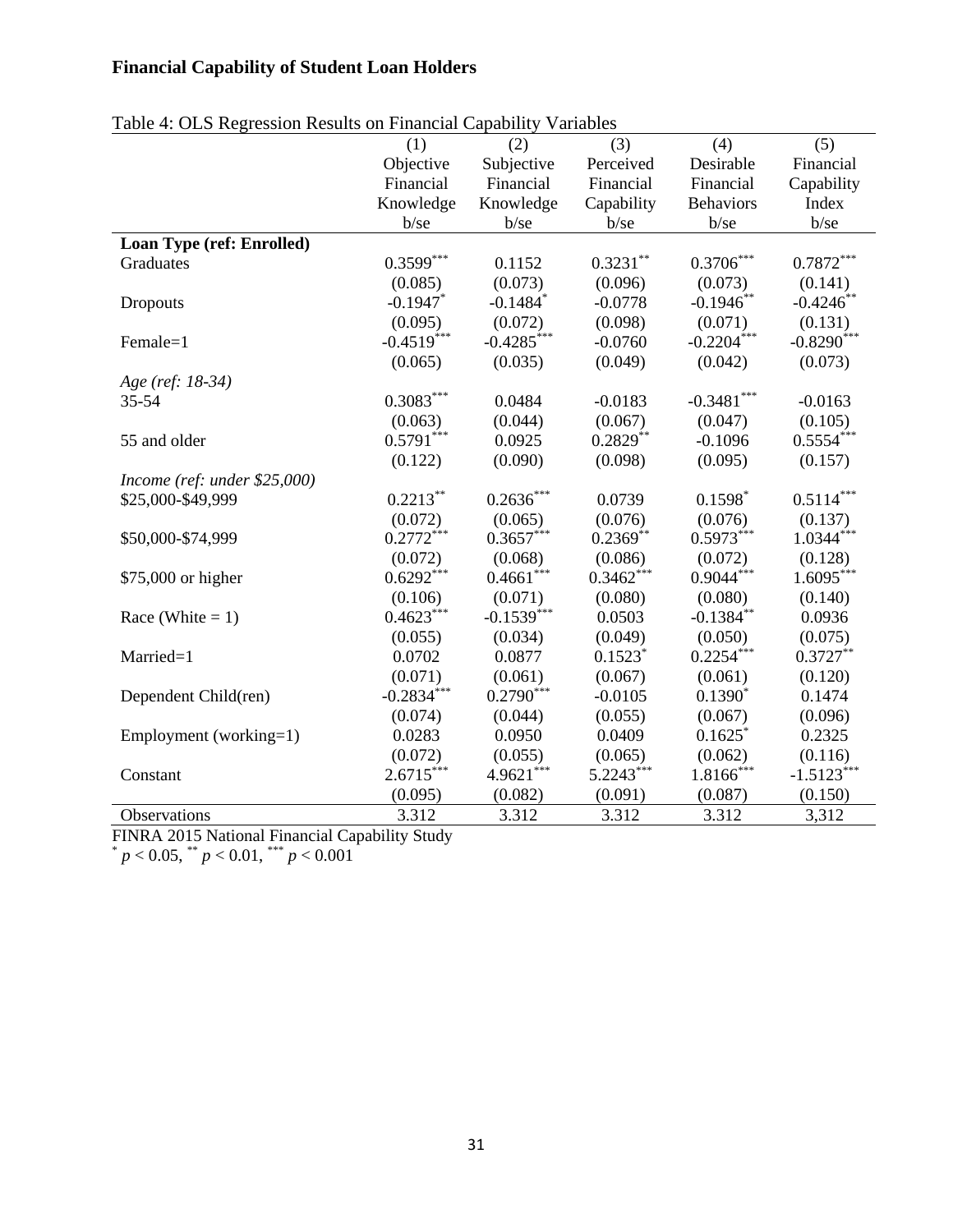Table 5

*Chi-square Test Results on Specific Financial Knowledge*

| Financial Knowledge                     | Holder Type      | $\%$ | Diff         |
|-----------------------------------------|------------------|------|--------------|
| Interest                                |                  |      |              |
| $X^2=18.28$ , p<.001, Cramér's V=.074   | <b>Graduates</b> | 79   | a            |
|                                         | Dropouts         | 72   | $\mathbf b$  |
|                                         | Enrollees        | 77   | a            |
|                                         | Total sample     | 76   |              |
| Inflation                               |                  |      |              |
| $X^2 = 27.21$ , p<.001, Cramér's V=.071 | Graduates        | 52   | a            |
|                                         | Dropouts         | 44   | $\mathbf b$  |
|                                         | Enrollees        | 48   | $\mathbf{C}$ |
|                                         | Total sample     | 48   |              |
| <b>Bond</b>                             |                  |      |              |
| $X^2=17.19$ , p<.001, Cramér's V=.056   | Graduates        | 26   | a            |
|                                         | Dropouts         | 24   | a            |
|                                         | Enrollees        | 19   | $\mathbf b$  |
|                                         | Total sample     | 23   |              |
| <b>TVM</b>                              |                  |      |              |
| $X^2 = 36.26$ , p<.001, Cramér's V=.082 | Graduates        | 39   | a            |
|                                         | Dropouts         | 31   | $\mathbf b$  |
|                                         | <b>Enrollees</b> | 31   | b            |
|                                         | Total sample     | 34   |              |
| Mortgage                                |                  |      |              |
| $X^2=93.79$ , p<.001, Cramér's V=.132   | Graduates        | 81   | a            |
|                                         | Dropouts         | 68   | b            |
|                                         | <b>Enrollees</b> | 71   | $\mathbf b$  |
|                                         | Total sample     | 73   |              |
| <b>Stock</b>                            |                  |      |              |
| $X^2=46.84$ , p<.001, Cramér's V=.093   | <b>Graduates</b> | 44   | a            |
|                                         | Dropouts         | 34   | $\mathbf b$  |
|                                         | Enrollees        | 36   | $\mathbf b$  |
|                                         | Total sample     | 38   |              |

Note. For all tests, DF=2, N=3.312. In the column "Diff," group a is statistically different from group b at significance level of 5% or better based on post hoc tests. For example, for the "interest" question, the correct answer rate of college dropouts is significantly lower than the other two groups, while there is no difference in correct answer rates between college graduates and enrollees.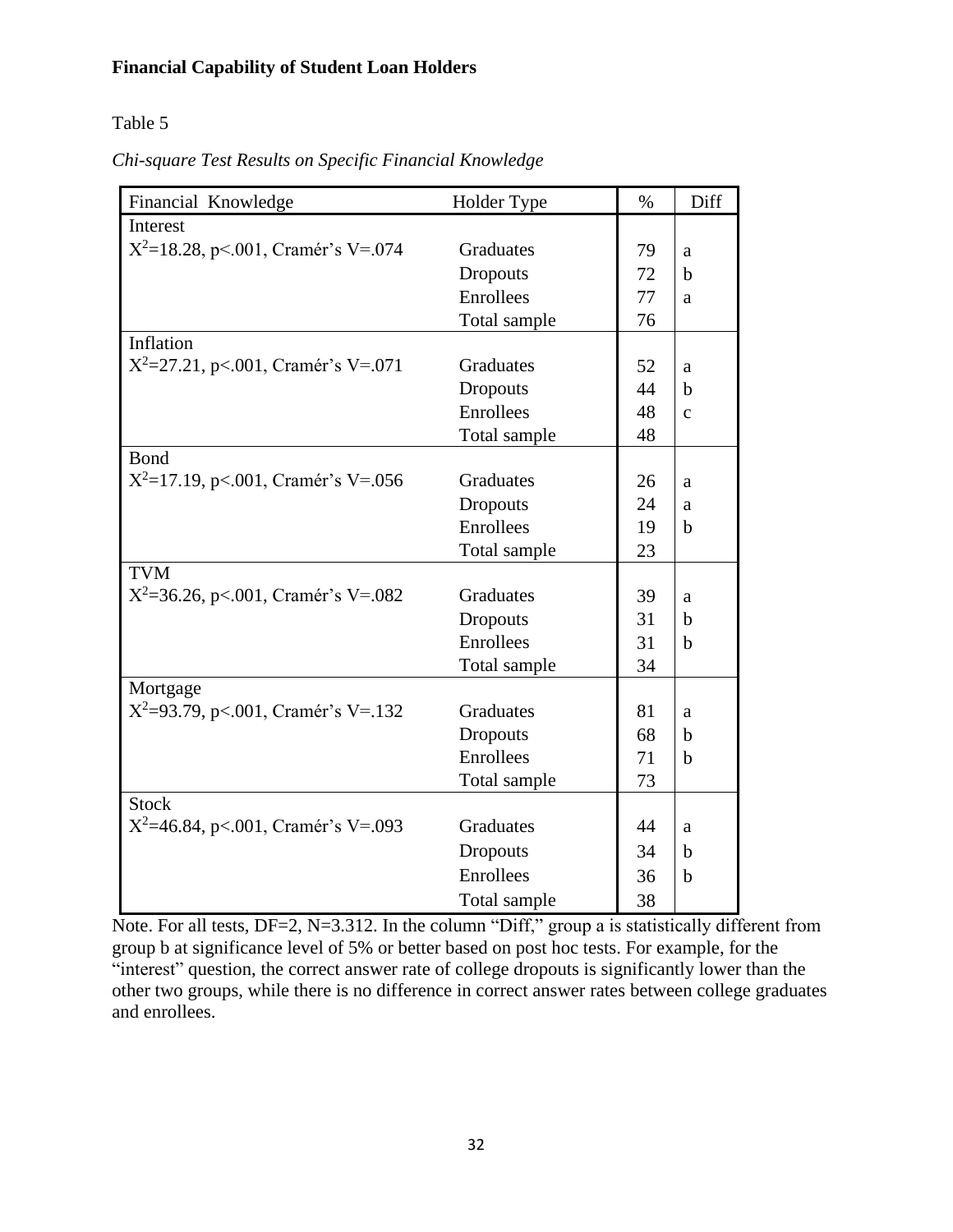Table 6

*Chi-square Test Results on Specific Financial Behaviors*

| Desirable Financial Behavior             | Holder          |      |              |
|------------------------------------------|-----------------|------|--------------|
| Type                                     |                 | $\%$ | Diff         |
| Underspending                            |                 |      |              |
| $X^2 = 36.19$ , p<.001, Cramér's V=.105  | Graduates       | 40   | a            |
|                                          | Dropouts        | 29   | b            |
|                                          | Enrollees       | 32   | $\mathbf b$  |
|                                          | Total sample    | 34   |              |
| Saving for emergency                     |                 |      |              |
| $X^2$ =151.66, p<.001, Cramér's V=.214   | Graduates       | 42   | a            |
|                                          | <b>Dropouts</b> | 19   | b            |
|                                          | Enrollees       | 25   | $\mathbf{C}$ |
|                                          | Total sample    | 30   |              |
| <b>Budgeting</b>                         |                 |      |              |
| $X^2 = 33.43$ , p<.001, Cramér's V=.101  | Graduates       | 63   | a            |
|                                          | <b>Dropouts</b> | 55   | b            |
|                                          | Enrollees       | 51   | b            |
|                                          | Total sample    | 57   |              |
| Setting goals                            |                 |      |              |
| $X^2=107.75$ , p<.001, Cramér's V=.180   | Graduates       | 67   | a            |
|                                          | <b>Dropouts</b> | 47   | b            |
|                                          | Enrollees       | 55   | $\mathbf{C}$ |
|                                          | Total sample    | 57   |              |
| Calculating retirement needs             |                 |      |              |
| $X^2 = 216.27$ , p<.001, Cramér's V=.255 | Graduates       | 50   | a            |
|                                          | Dropouts        | 25   | b            |
|                                          | Enrollees       | 22   | $\mathbf b$  |
|                                          | Total sample    | 33   |              |

Note. In the column "Diff," group a is statistically different from group b at significance level of 5% or better based on post hoc tests. For example, for the "underspending" behavior, the performing rate of college graduates is significantly higher than the other two groups, while there is no difference in performing rates between college dropouts and enrollees.